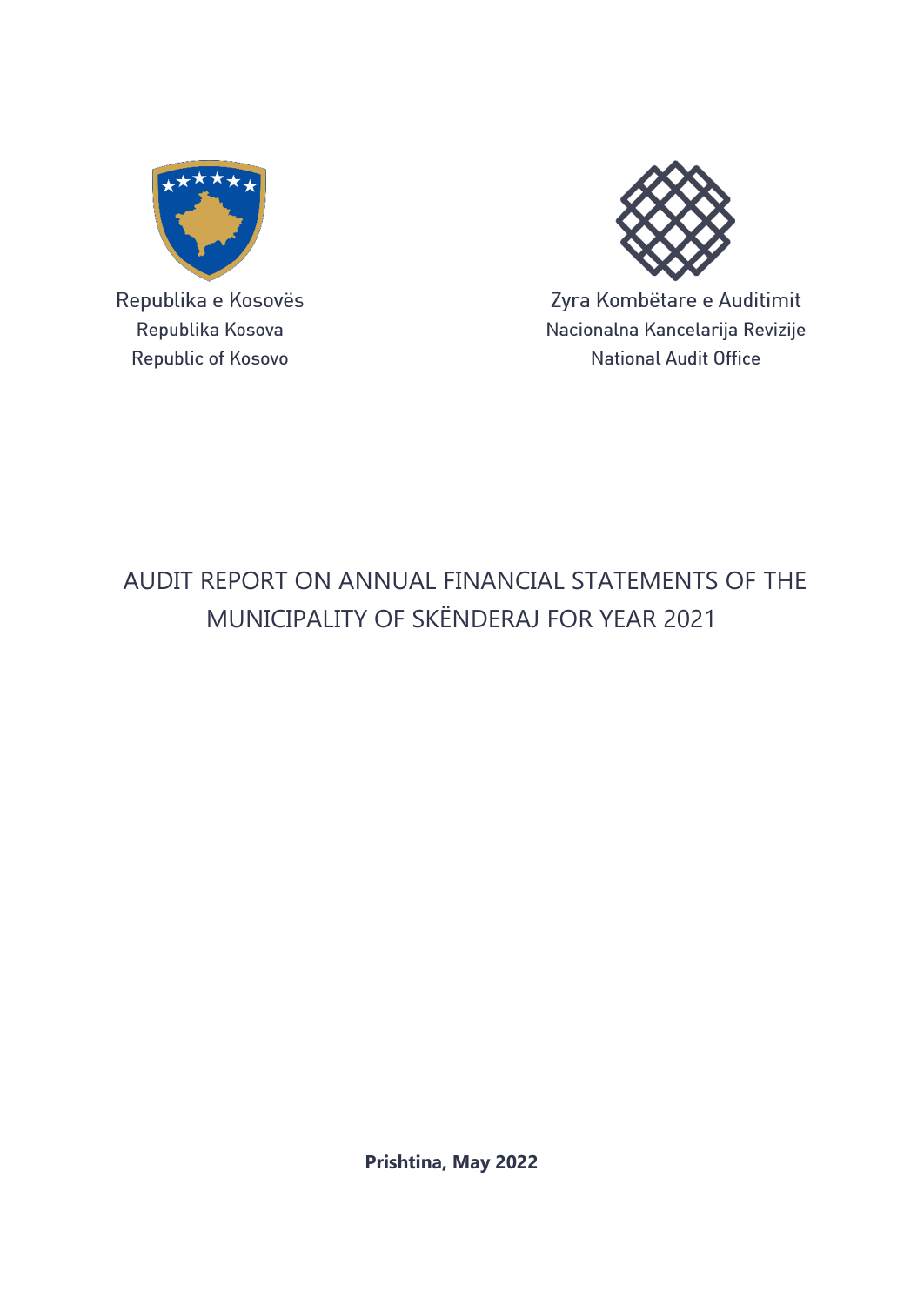# TABLE OF CONTENT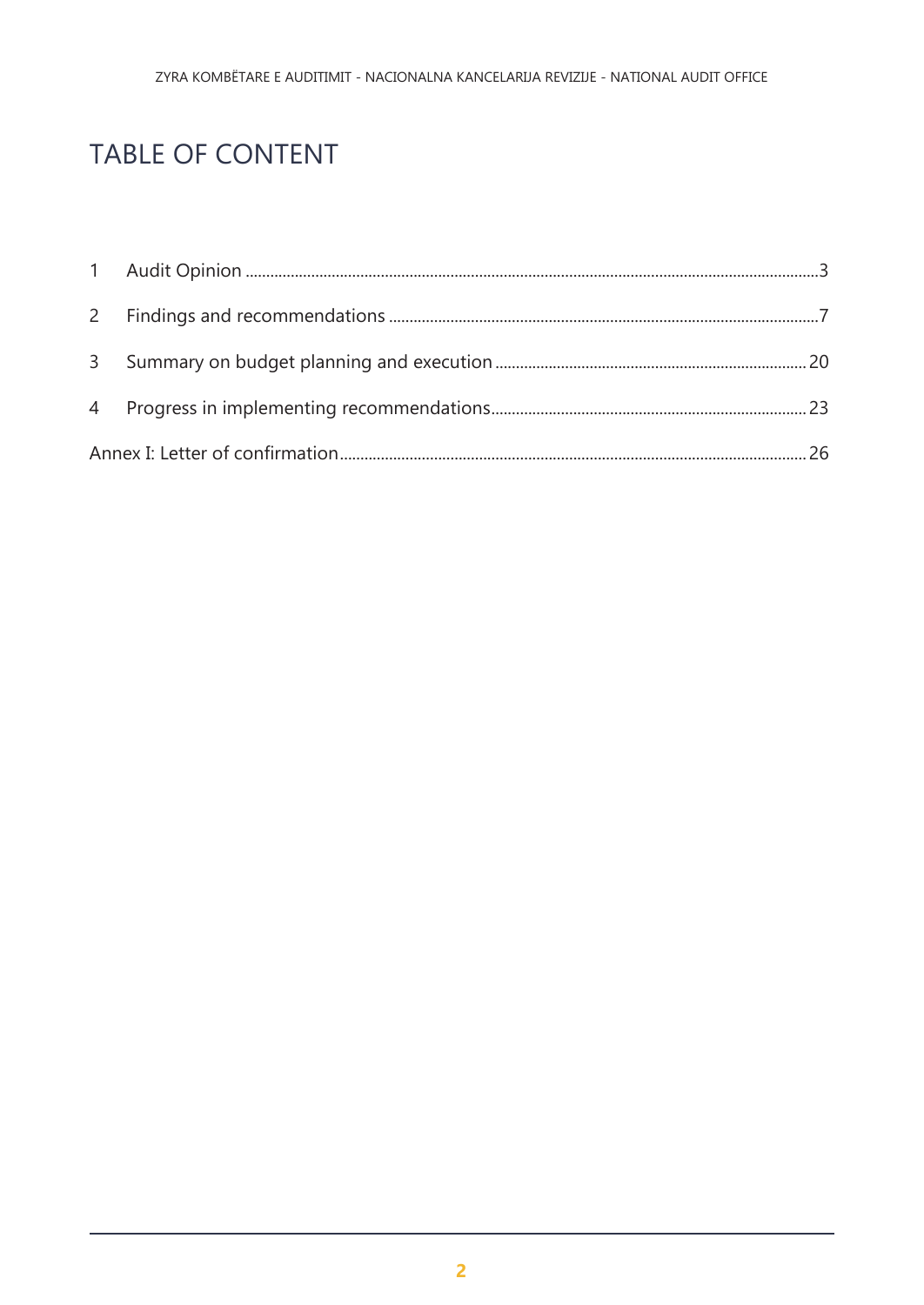# <span id="page-2-0"></span>1 Audit Opinion

We have completed the audit of the financial statements of Municipality of Skënderaj for the year ended on 31 December 2021 in accordance with the Law on the National Audit Office of the Republic of Kosovo and International Standards of Supreme Audit Institutions (ISSAIs). The audit was mainly conducted to enable us to express an opinion the financial statements and conclusion on compliance with authorities<sup>1</sup>.

### **Unmodified Opinion on Annual Financial Statements**

We have audited the annual financial statements of the Municipality of Skënderaj, which comprise the statement of cash receipts and payments; budget execution report; and explanatory notes to financial statements, including a summary of significant accounting policies and other reports<sup>2</sup>, for the year ended as at 31 December 2021.

In our opinion, the annual financial statements of Municipality of Skënderaj give a true and fair view in all material respects, in accordance with International Public Sector Accounting Standards under cash-based accounting.

### **Basis for the Opinion**

 $\overline{a}$ 

We conducted our audit in accordance with International Standards of Supreme Audit Institutions (ISSAIs). Our responsibilities under those standards are further described in the Auditor's Responsibilities for the Audit of the Financial Statements section of our report. NAO is independent from the auditee in accordance with INTOSAI-P-10, ISSAI 130, NAO Code of Ethics, and other requirements relevant to our audit of the budget organisations' AFS. We believe that the audit evidence we have obtained is sufficient and appropriate to provide a basis for our opinion.

### **Audit Conclusion on Compliance**

We have also audited whether the processes and underlying transactions comply with the established audit criteria arising from the legislation applicable for the auditee as regards making use of financial resources.

In our opinion, except for the matters described in the Basis for Compliance Conclusion section, transactions carried out in the process of execution of Municipality's budget have been, in all material respects, in compliance with the established audit criteria arising from the legislation applicable for the auditee as regards making use of financial resources.

<sup>1</sup> Compliance with authorities – compliance with all the public sector laws, rules, regulations, and relevant standards and good practices

<sup>&</sup>lt;sup>2</sup> Other reports are required under Article 8 of Regulation no.01/2017 on Annual Financial Report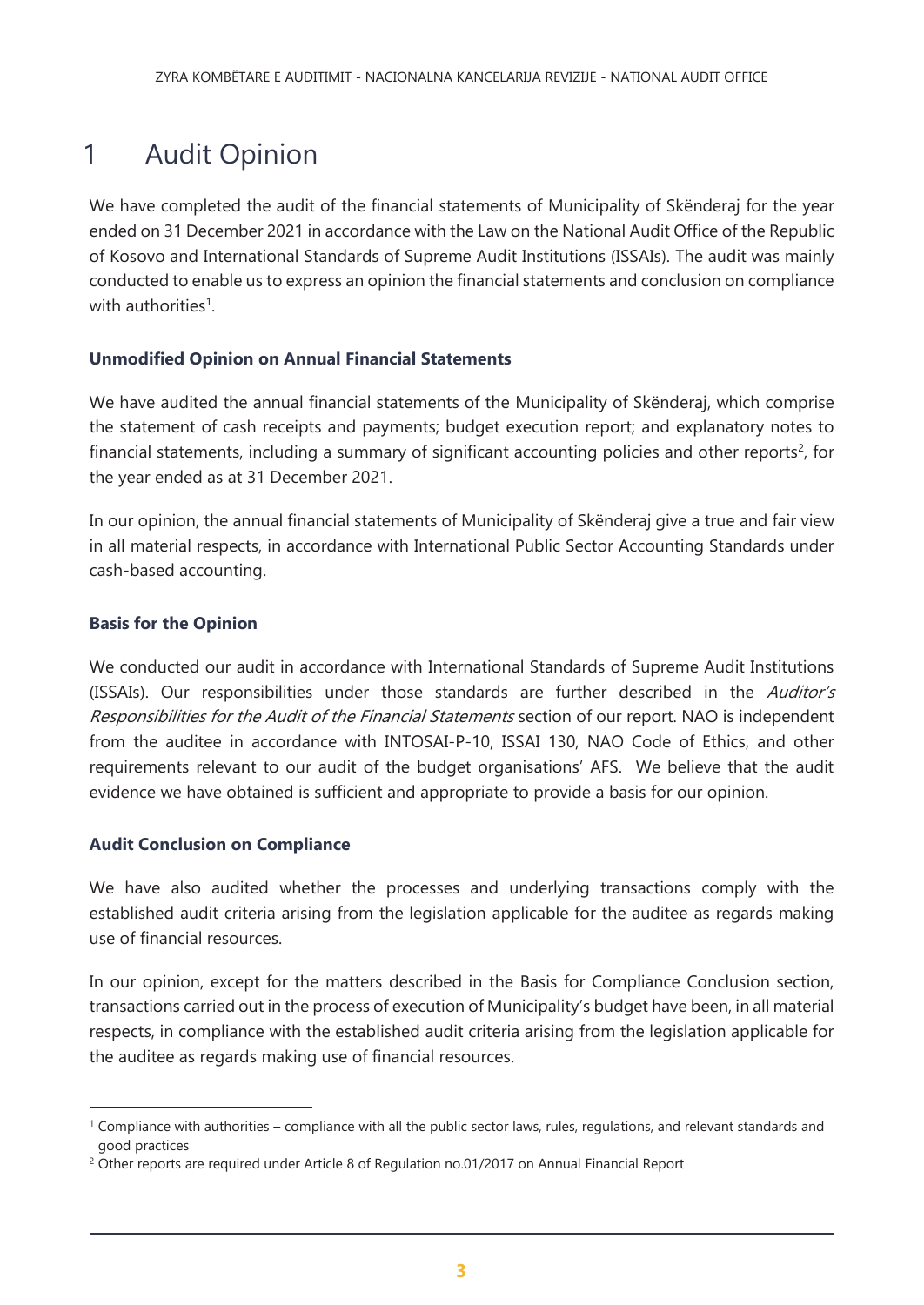### **Basis for the Conclusion**

- A1 The Municipality engaged 16 employees on special service agreements without conducting procurement procedures. These were mainly regular job positions, such as: health specialist, paediatrician, and health staff.
- A2 During the examination of outstanding liabilities, we found that four payments of  $E$ 78,002 were not reported in the monthly reports on arrears, and payments were made in delays from 49 to 137 days.

### For more details, see subchapter 2.1 Issues with impact on compliance conclusion

We conducted our audit in accordance with International Standards of Supreme Audit Institutions (ISSAIs). Our responsibilities under those standards are further described in the Auditor's Responsibilities for the Audit of the Financial Statements section of our report. NAO is independent from the auditee in accordance with INTOSAI-P 10, ISSAI 130, NAO Code of Ethics, and other requirements relevant to our audit of the budget organisations' AFS. We believe that the audit evidence we have obtained is sufficient and appropriate to provide a basis for our conclusion.

### **Responsibilities of Management and Those Charged with Governance for the Annual Financial Statements**

The Mayor is responsible for the preparation and fair presentation of financial statements in accordance with the International Public Sector Accounting Standards – Financial reporting under the cash basis of accounting. In addition, the Mayor is responsible for establishing internal controls which he determines are necessary to enable the preparation of financial statements that are free from material misstatements, whether due to fraud or error. This includes the fulfilment of requirements of the Law no.03/L-048 on Public Finance Management and Accountability and Regulation no.01/2017 on Annual Financial Reporting of Budget Organisations.

The Mayor is responsible to ensure the oversight of the Municipality of Skënderaj's financial reporting process.

#### **Management's Responsibility for Compliance**

Management of the Municipality of Skënderaj is also responsible for the use of the Municipality's financial resources in compliance with the Law on Public Financial Management and Accountability, and all other applicable rules and regulations.<sup>3</sup>

 $\overline{a}$ 

<sup>&</sup>lt;sup>3</sup> Collectively referred to as compliance with authorities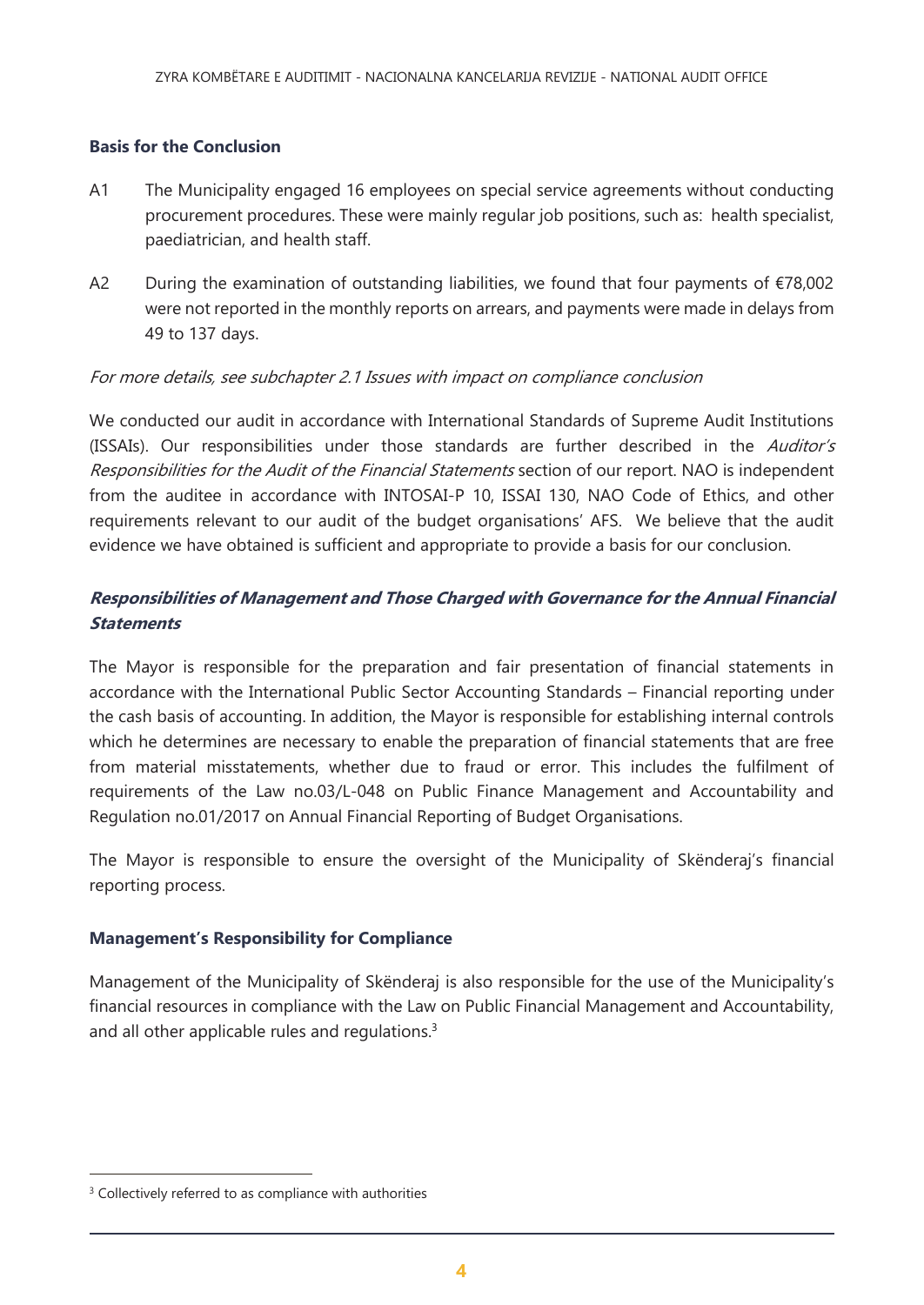### **Auditor General's Responsibility for the audit of AFS**

Our objectives are to obtain reasonable assurance about whether the financial statements as a whole are free from material misstatement, whether due to fraud or error, and to issue an auditor's report that includes our opinion. Reasonable assurance is a high level of assurance, but is not a guarantee that an audit conducted in accordance with ISSAIs will always detect a material misstatement when it exists. Misstatements can arise from fraud or error and are considered material if, individually or in the aggregate, they could reasonably be expected to influence the economic decisions of users taken on the basis of these financial statements.

Our objective is also to express an audit opinion on compliance of respective authorities of the Municipality of Skënderaj with the established audit criteria arising from the legislation applicable for the auditee as regards making use of financial resources.

As part of an audit in accordance with the Law on NAO and ISSAIs, we exercise professional judgment and maintain professional scepticism throughout the audit. We also:

- Identify and assess the risks of material misstatement of the financial statements, whether due to fraud or error, design and perform audit procedures responsive to those risks, and obtain audit evidence that is sufficient and appropriate to provide a basis for our opinion. The risk of not detecting a material misstatement resulting from fraud is higher than for one resulting from error, as fraud may involve collusion, forgery, intentional omissions, misrepresentations, or the override of internal control.
- Identify and assess the risks of non-compliance with authorities, whether due to fraud or error, design and perform audit procedures responsive to those risks, and obtain audit evidence that is sufficient and appropriate to provide a basis for our opinion on compliance with authorities. The risk of not detecting an incidence of non-compliance with authorities resulting from fraud is higher than for one resulting from error, as fraud may involve collusion, forgery, intentional omissions, misrepresentations, or the override of internal control.
- Obtain an understanding of internal control relevant to the audit in order to design audit procedures that are appropriate in the circumstances, but not for the purpose of expressing an opinion on the effectiveness of the Municipality of Skënderaj's internal control.
- Assess the appropriateness of accounting policies used and the reasonableness of accounting estimates and related disclosures made by management.
- Assess the overall presentation, structure and content of the financial statements, including the disclosures, and whether the financial statements give a true and fair view of the underlying transactions and events.

We communicate with management and those charged with governance regarding, among other matters, the planned scope and timing of the audit and significant audit findings, including any significant deficiencies in internal control that we identify during our audit.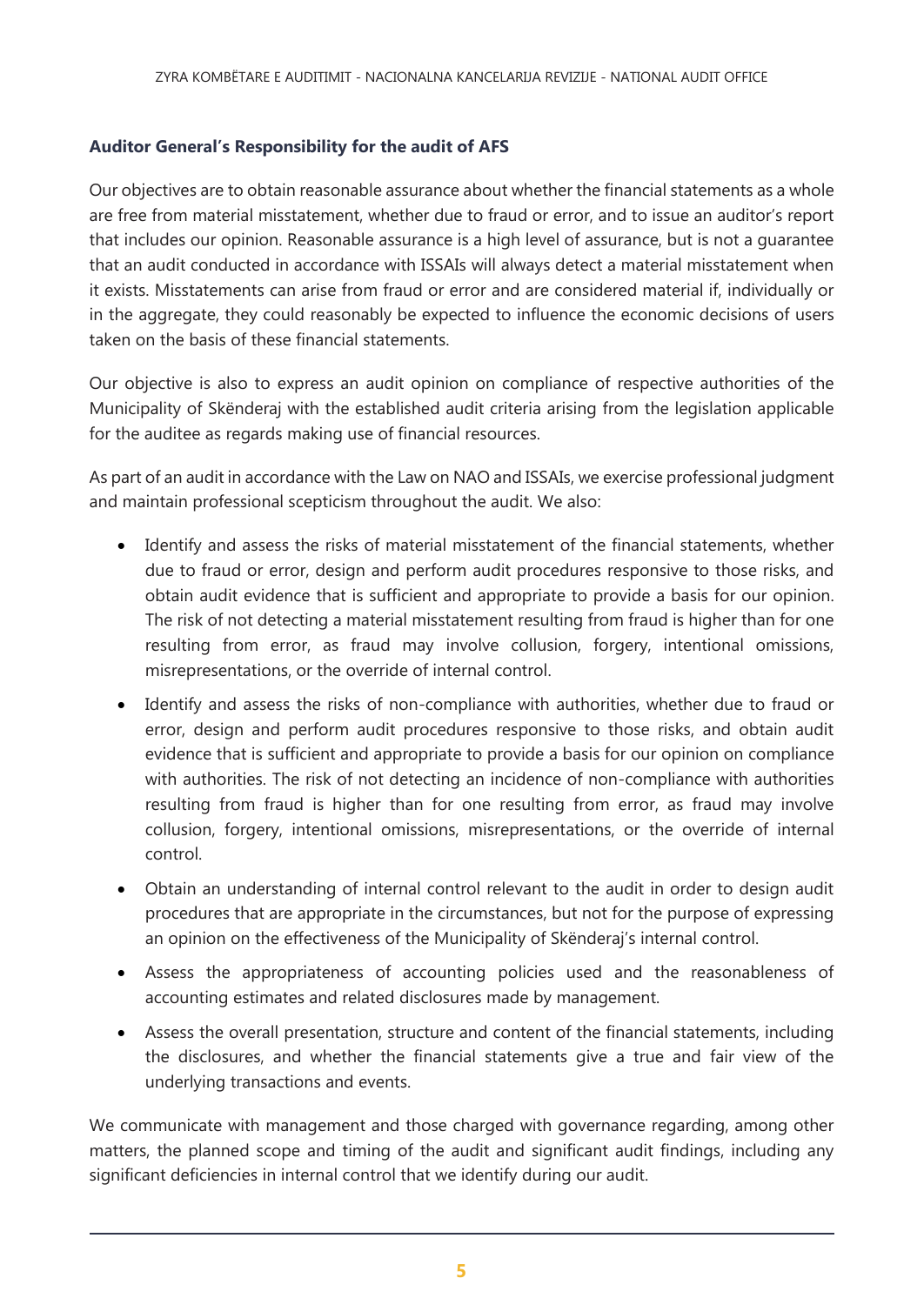From the matters communicated with management, we determine those matters that were of most significance in the audit of the financial statements of the current period and are therefore the key audit matters. The audit report is published on the NAO's website, except for information classified as sensitive or other legal or administrative prohibitions in accordance with applicable legislation.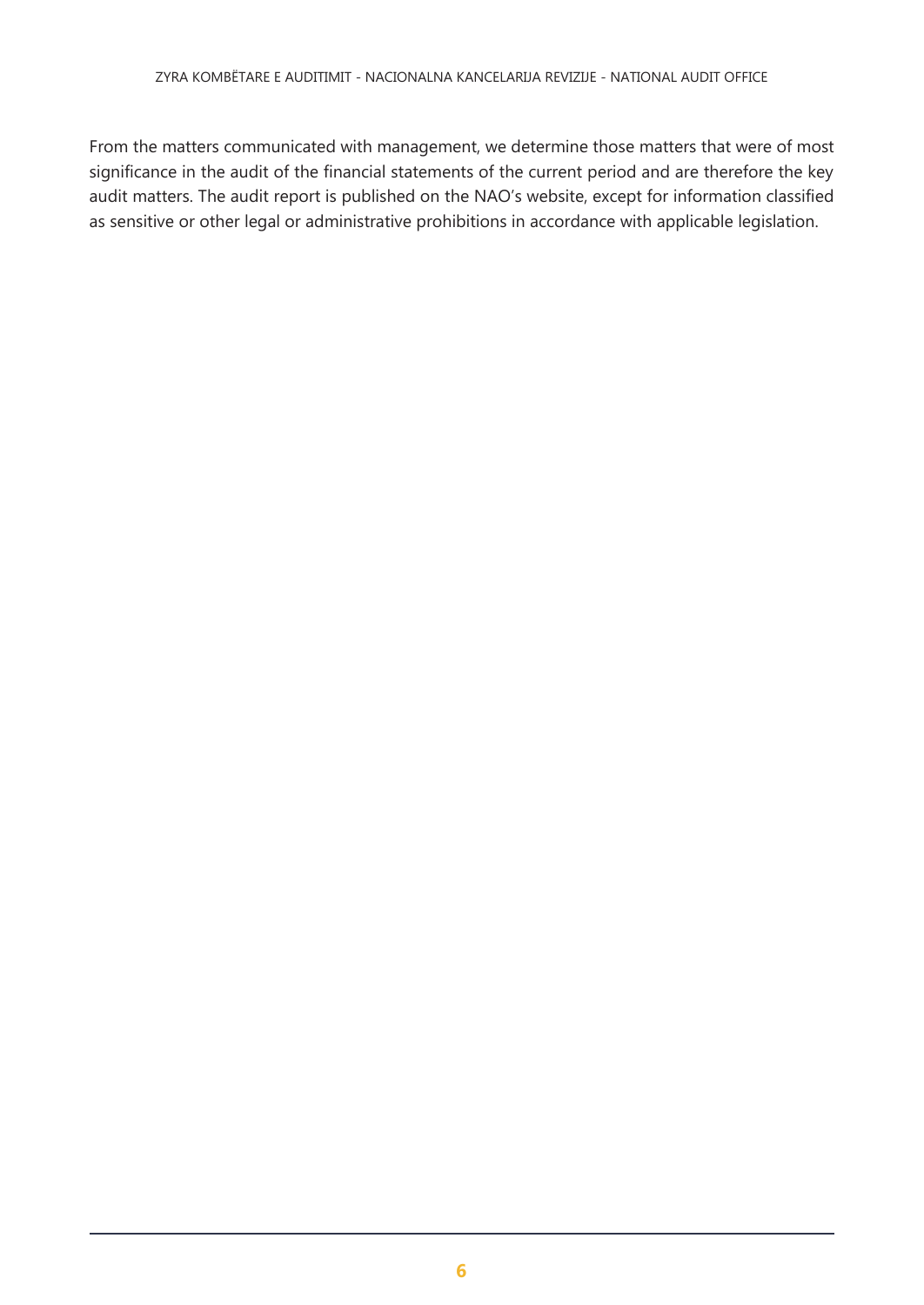# <span id="page-6-0"></span>2 Findings and recommendations

During the audit, we have identified that the internal control system of the Municipality of Skënderaj needs improvement in certain areas. Areas for possible improvements are: internal controls over preparation of the AFS; expenditures management; engagement of employees on special services agreements; management of capital projects; management of non–financial assets, accounts receivable and liabilities; and staffing of IAU which are presented for your consideration below in the form of findings and recommendations. These findings and recommendations are intended to improve internal controls over financial reporting and compliance with authorities with regard to the management of funds in the public sector. We will follow up these recommendation during the next year's audit.

This report has resulted in 11 recommendations, seven (7) are new recommendations, three (3) are repeated ones and one (1) is partly repeated.

For the status of previous year's recommendations and the extent of their implementation see Chapter 4.

### 2.1 Issues with impact on compliance conclusion

### **Issue A1 - Engagement of staff on special services contracts not in compliance with the law**

**Finding** Law no. 06/L-114 on Public Officials, Article 84, stipulates that special service agreements are entered into according to the relevant public procurement legislation, whereby – under paragraph 4 of the amended rules on procurement of special services (consultants/contractors/individuals) – these rules shall only apply for the procurement of those special services that cannot be obtained through recruitment procedures. Special service agreements are entered into according to the relevant public procurement legislation.

> The Municipality engaged 16 employees on special service agreements without conducting procurement procedures. In testing four (4) samples we found that these were mainly regular job positions, such as: health specialist, paediatrician, and health staff.

> According to the personnel manager, this occurred because of the need to engage staff for achieving the Municipality's additional objectives during the pandemic period.

**Impact** Failure to comply with legal requirements on staff engagement undermines the competitiveness and meritocracy and leads to poor performance of the organisation.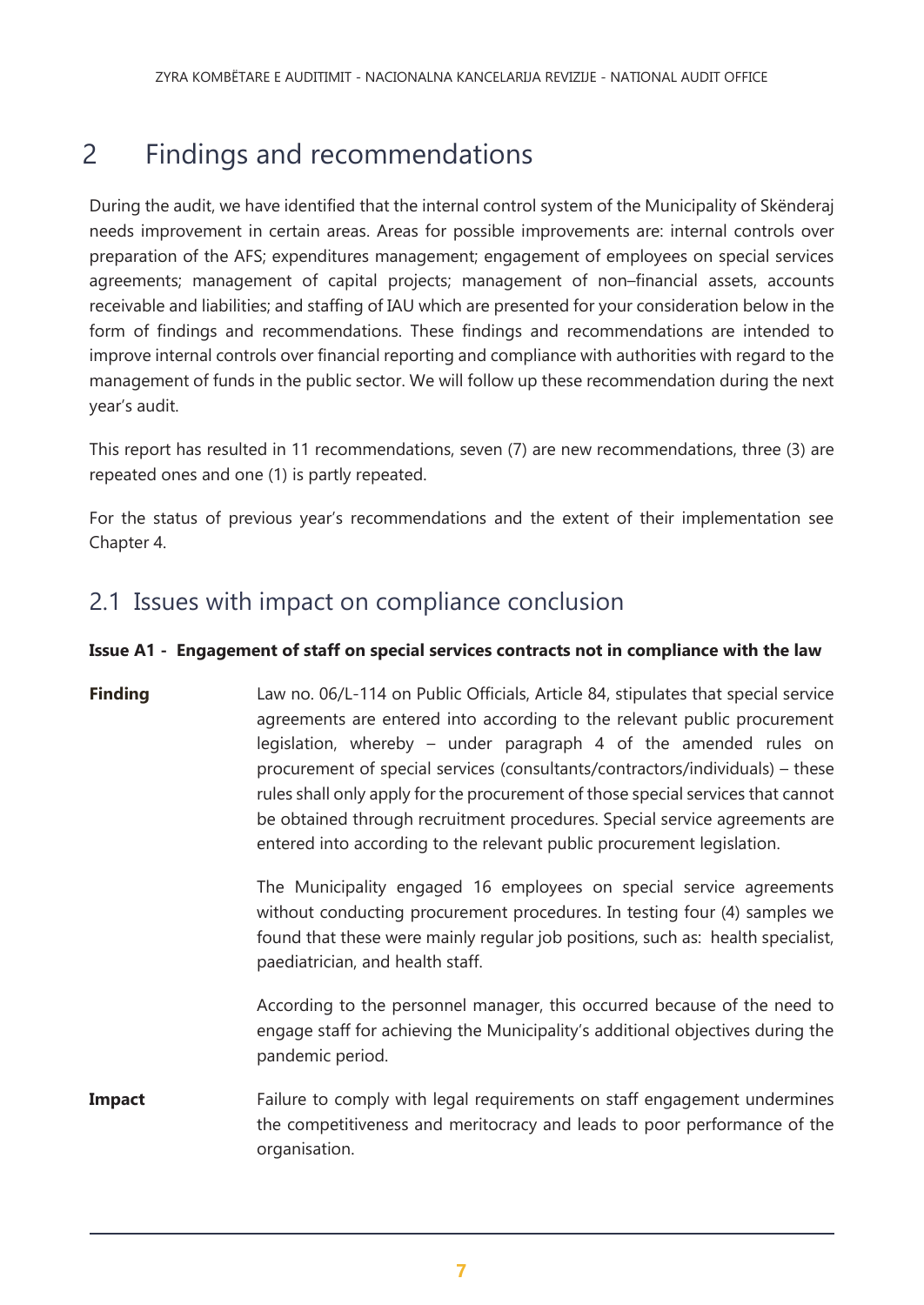**Recommendation A1** The Mayor should ensure that the Municipality's need for regular job positions are addressed to the Ministry of Finance, Labour and Transfers and that the applicable legislation is complied with when the need to engage staff on special service agreements arises.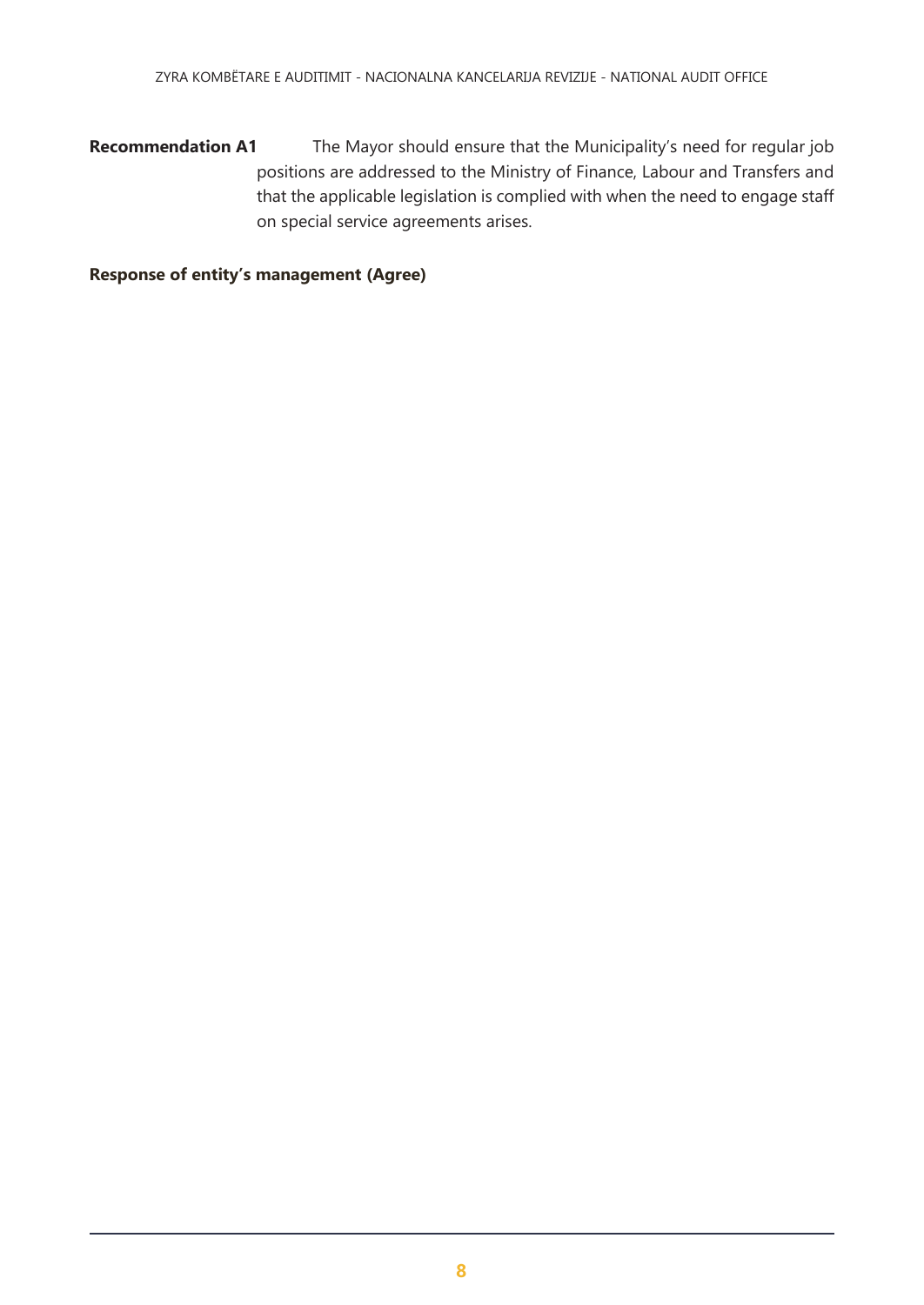#### **Issue A2 – Incomplete report on arrears**

**Finding** MoF Financial Rule No. 02/2013 on reporting of arrears by budget organisations, Article 5 – Reporting of arrears, stipulates that all budget organizations must report their arrears to the Ministry of Finance, Treasury. Reporting shall done on a monthly basis. The monthly report on arrears shall include the balance of arrears for the reporting period, including all other liabilities regardless of the period they have incurred in.

> During the examination of outstanding liabilities, we found that four payments were not reported in the monthly reports on arears, as the following:

- The invoice of  $\epsilon$ 9,100, paid in March, was not presented in the report of February;
- The invoice of  $\epsilon$ 1,739, paid in February, was not presented in the report of January;
- The invoice of €1,182, paid in February, was not presented in the report of January;
- The invoice of  $€65,981$ , paid in May, was not presented in the report of April.

All these payments were not paid within the deadline of 30 days and the delays consisted of 49 to 137 days.

- **Impact** The reason behind failure to payment arrears on time was poor planning of allocation/commitment of funds and initiation of expenditure procedures without available funds in place. Whilst, failure to report them monthly reports on arears was due to insufficient internal controls.
- **Recommendation A2** The Mayor should provide for a better planning of the funds allocation and commitment and ensure that expenditures procedures are not initiated unless funds for paying the liabilities towards the economic operators are made available. In addition, he should ensure that monthly reports on arrears are revised in order to make sure that they are completed before being sent to Treasury.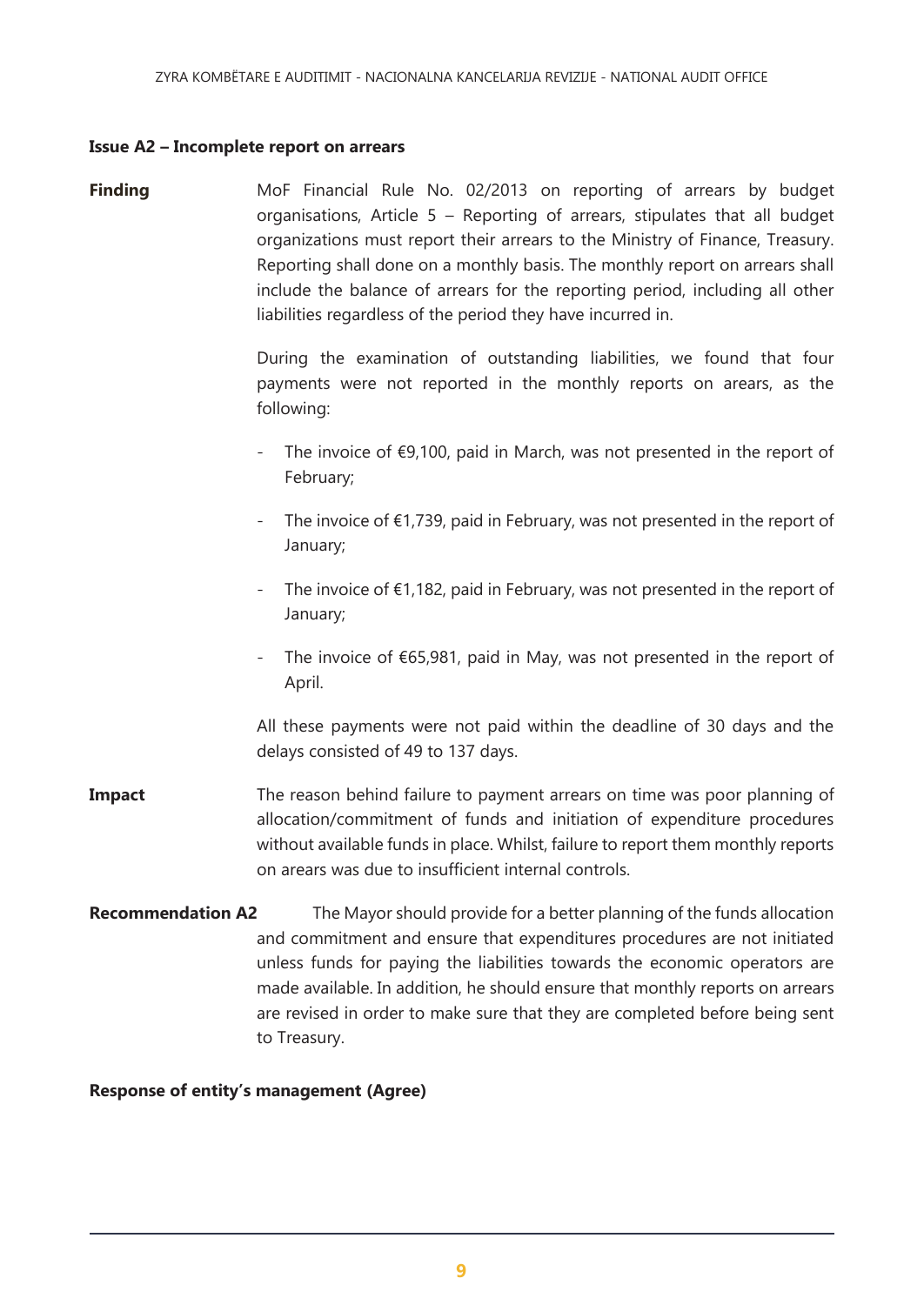## 2.2 Findings on financial management and compliance issues

### 2.2.1 Internal controls over financial reporting

The following issues relate to the presentation of information in and preparation of the financial statements.

### **Issue A3 – Annual Financial Statements rectified**

**Finding** The annual financial statements should be prepared according to the International Public Sector Accounting Standards, Financial reporting under cash basis of accounting, and the Regulation no.01/2017 on annual financial reporting of the budget organisation issued by the MFLT.

> The Municipality prepared the AFS and sent them to Treasury within the statutory deadline, 30<sup>th</sup> of January. While examining the AFS, we identified some issues and recommended the Municipality to rectify them. The identified issues are the following:

- In Article 13, Statement of Cash Receipts and Payments, under "Resources of Funds – Receipts" column, the return of deposits of €100,000 was not presented as funds outflow;
- In Article 14 Budget Execution Report under the Cash Inflow in TSA column, revenues from donations were incorrectly presented in the amount of €131,000 instead of €227,000; and
- Receipts from deposits in the amount of  $£140,000$  and the amounts presented in the explanatory notes were not true and complete.

Having identified the errors and following the audit advice, the Municipality took action and made the necessary rectification. The rectified version of the AFS was prepared in accordance with the requirements of International Public Sector Accounting Standards "Financial reporting under cash basis of accounting" and met all the reporting obligations arising from the legal framework on reporting.

This was due to inadequate internal controls and lack of responsible staff's knowledge in the preparation of AFSs, namely the presentation of deposits.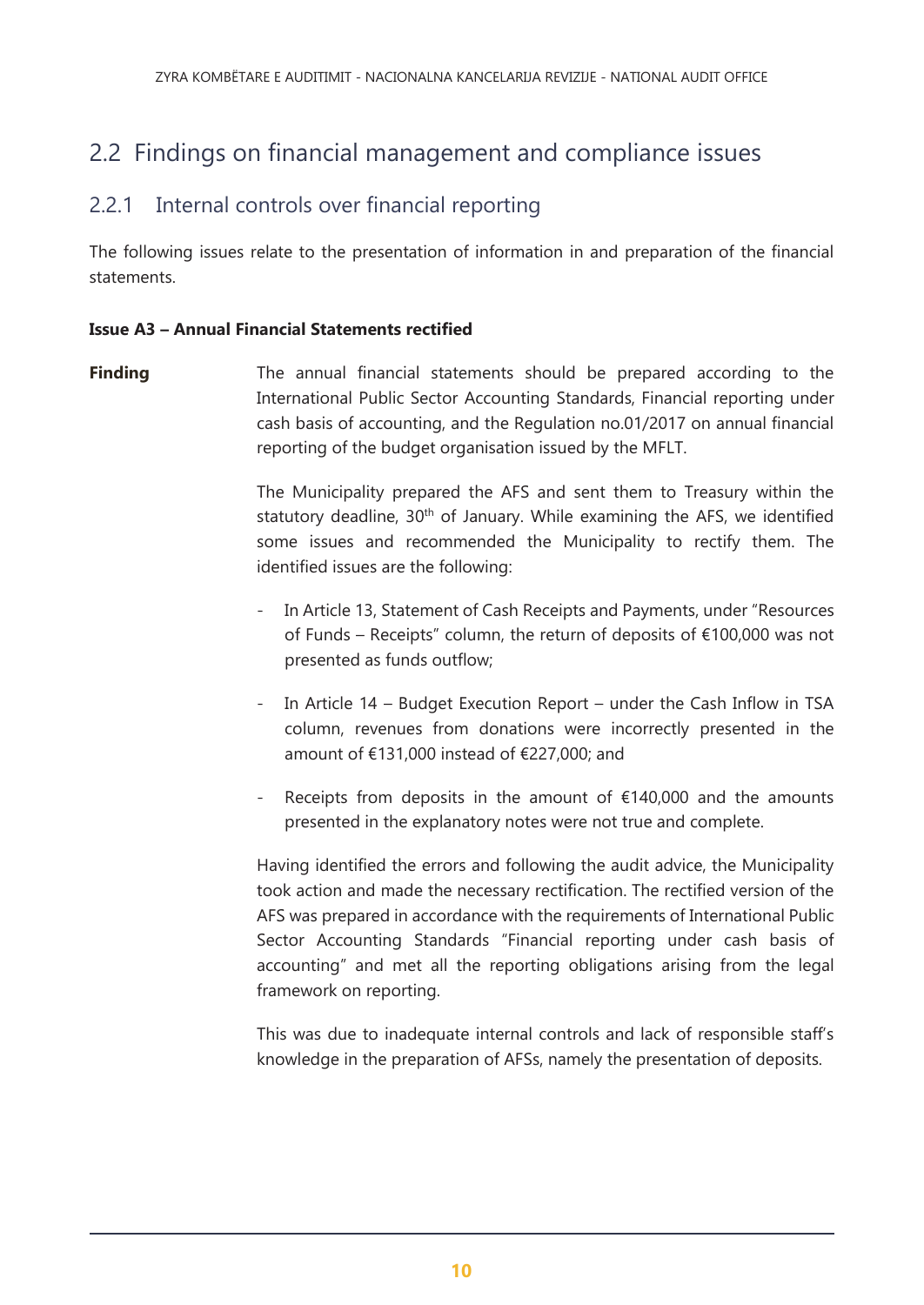- **Impact** Untrue and incomplete presentation of financial and non-financial information in the AFS does not give a true and fair view of the records and diminishes the level of reliability for the intended users.
- **Recommendation A3** The Mayor should provide for more controls over the preparation of the AFS in order to ensure that the AFS for the year 2022 are free from any accounting and administrative error. The declaration made by the Chief Administrative Officer and the Chief Financial Officer should not be signed unless it has been assured that the information presented in the AFS is true and complete.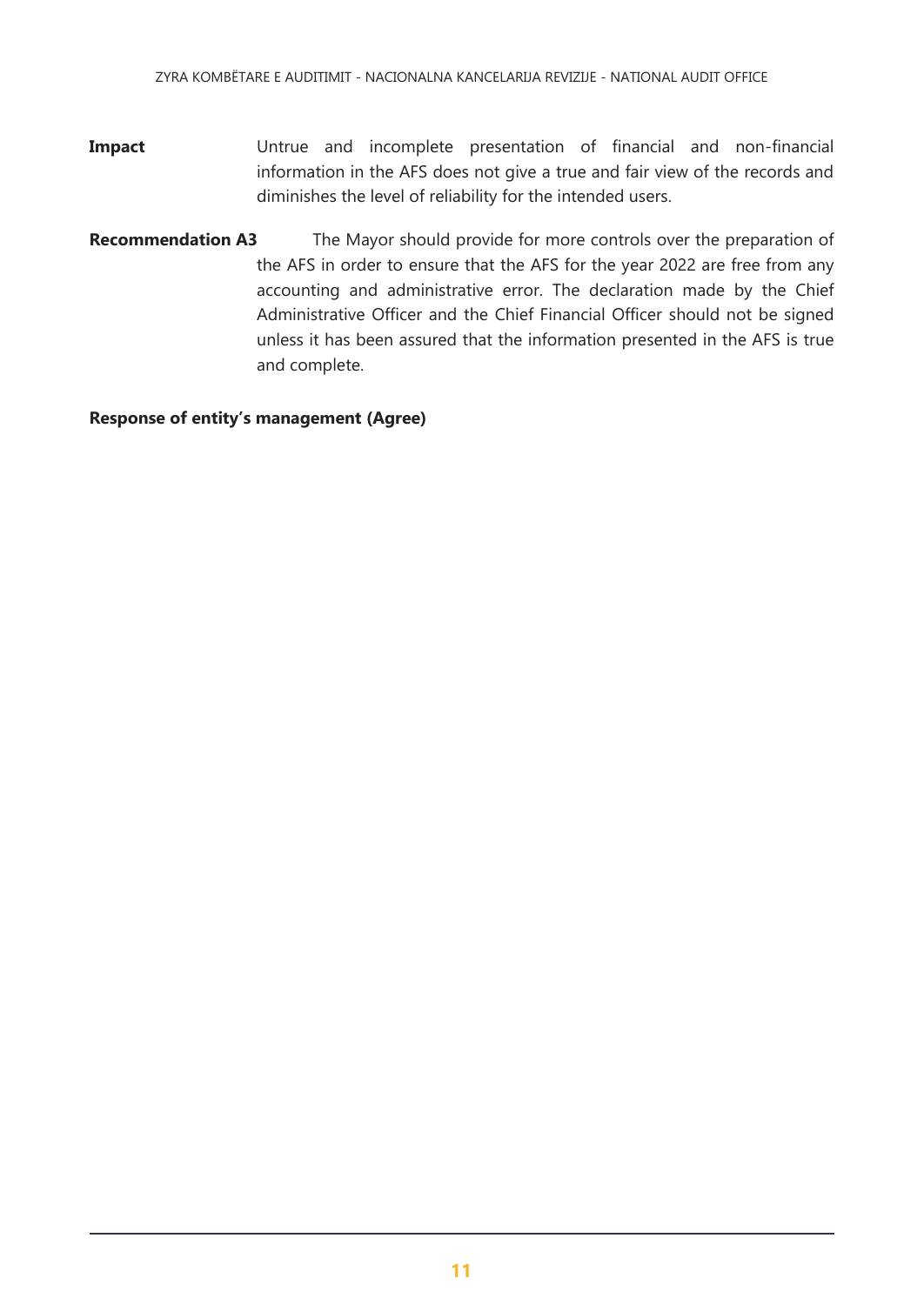### 2.2.2 Goods and Services and Utilities

The final budget for Goods and Services for year 2021 was €1,757,726, of which €1,701,383 was spent. Expenditures mainly relate to utilities, fuels and other combustibles materials for heating, maintenance of buildings, and other contractual expenditures etc. We tested 22 samples as part of substantive testing and nine (9) samples as part of compliance testing.

### **Issue A4 – Misclassification of expenditures**

**Finding** Pursuant to MF Regulation no.01/2013 on Spending of Public Funds, Article 18.3, expenditures should have their adequate codes as set forth in the Administrative Instruction on the Chart of Accounts. The Treasury's Chart of Accounts sets forth the respective codes and categories of expenditures that budget organisations should apply.

> The payment of  $\epsilon$ 23,150 for the supply with 1,000 food care packages for families in need was made from the economic category of Goods and Services, whilst this type of expenditure falls under the category of Subsidies and Transfers. The issue on misclassification of expenditures was also reported in the audit report for year 2020.

> Responsible municipal officers said they were not inform as to how to classify this type of expenditures.

- **Impact** Payments from and recording of expenditures under inadequate economic codes leads to untrue presentation of expenditures, resulting in overstatement or understatement of these economic categories.
- **Recommendation A4** The Mayor should put in place internal controls over this area, in order to ensure that processing of payments and recording of expenditures is made from adequate economic categories, according to the Chart of Accounts approved by Treasury.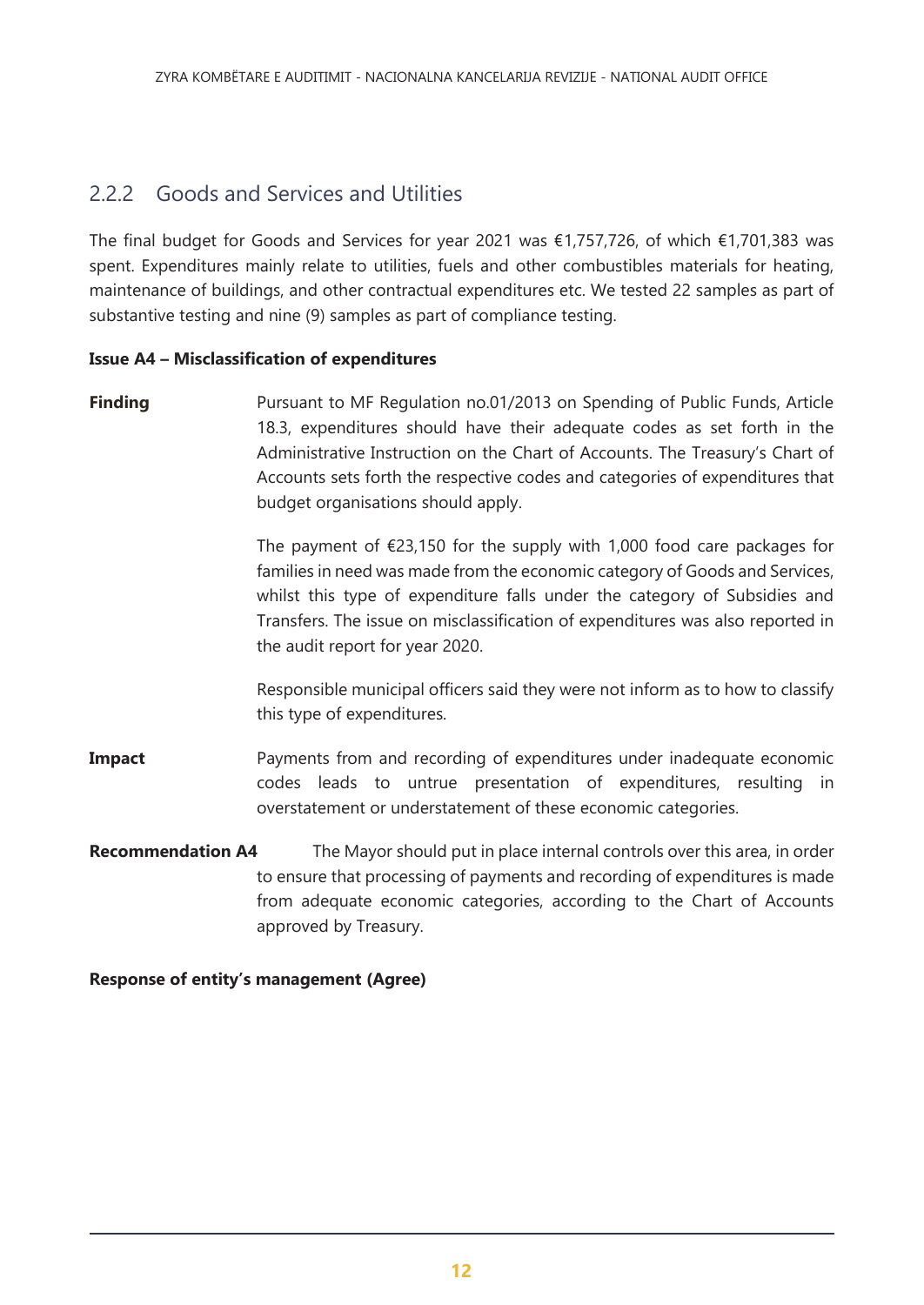### 2.2.3 Capital Investments

The final budget for Capital Investments was €3,896,457 in 2021, of which €3,319,291 were spent. They relate to the construction of sewers, roads, water supply, cultural facilities, investment maintenance, medical equipment, etc. We tested 15 samples of €967,153 as part of substantive testing and five (5) samples as part of compliance testing.

### **Issue A5 – Delays in execution of works**

**Finding Article 2** of the contract stipulates that: the total price of works must be €1,159,800. The funds for payment for 2016 are €30,000, the budget estimates for 2017 are €160,000, whilst the other estimated funds for payment for 2018 are €300,000 and for 2019 are €669,800.

> The contract for "Construction of sewerage 49,400m long in the village of Klina-Kuqicë, Municipality of Skënderaj" was signed on 11.10.2016 and should have been completed within three years (during 2017, 2018 and 2019). But, this project has not yet been fully implemented, whist the payment of €65,981 for the stage 25 was made on 07.05.2021. The Municipality had taken decisions to extend the contract in order to implement it.

> These delays occurred because the contract was concluded prior to allocating the needed budget and due to various obstacles caused on site by the community during the implementation of the project.

- **Impact** Delayed implementation of projects reduce their value and failure to comply with the contract terms may create additional impact affecting the municipal budget.
- **Recommendation A5** The Mayor should ensure that funds are committed prior to the implementation of the projects and that all measures for preventing any setbacks for processing of payments are taken, in order to ensure timely implementation of the projects.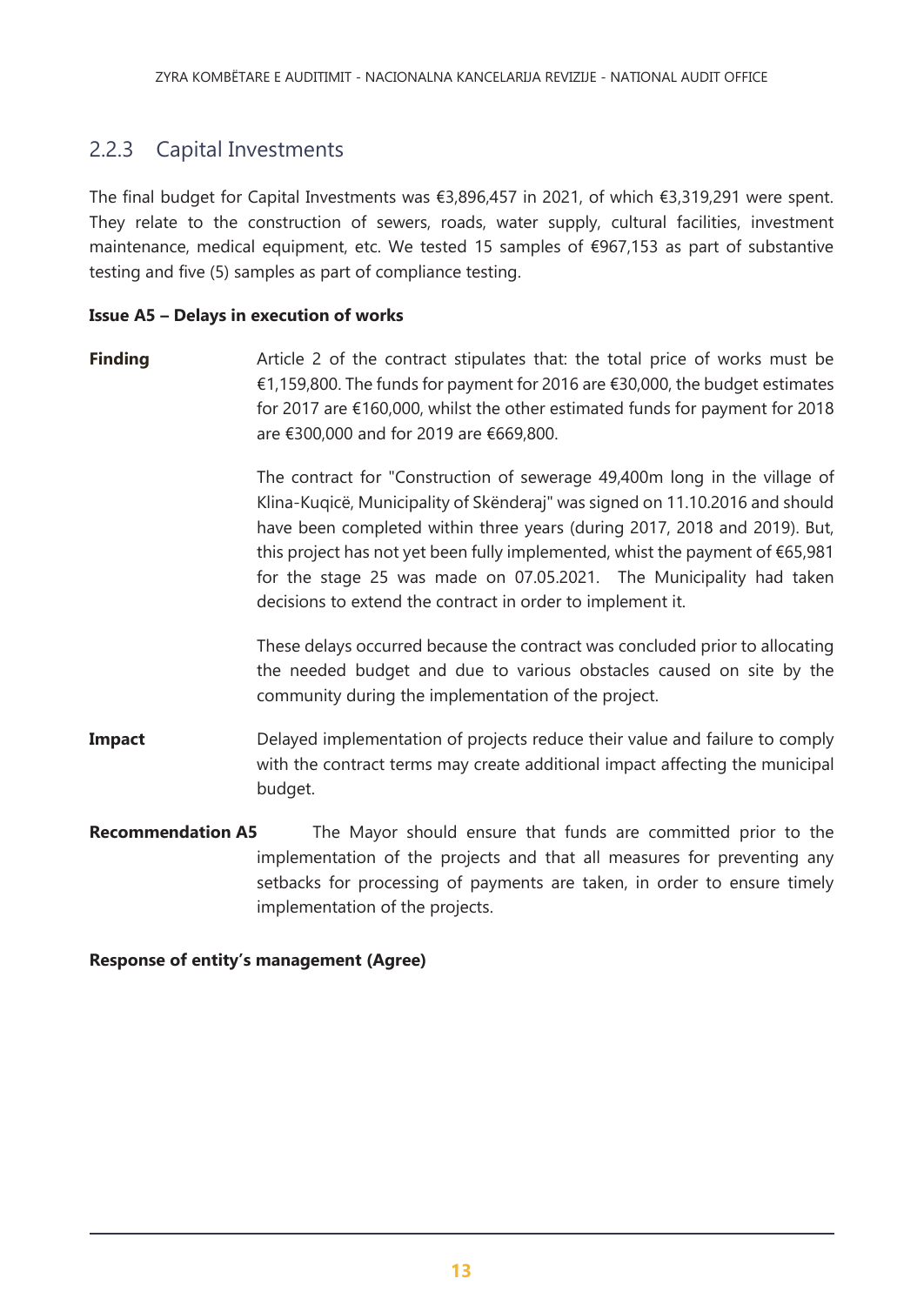### 2.2.4 Capital and non-capital assets

The value of capital assets presented in the AFS was  $\epsilon$ 150,211,544, that of non-capital assets was €42,380, and of stocks was €75,784. We tested 85 samples of €6,601,525 as part of substantive testing and five (5) samples as part of compliance testing.

### **Issue A6 – Poor assets management**

**Finding** MoF Rule no.02/2013 on the Management on Non-Financial Assets by Budget Organizations sets forth the standard procedures for documentation, preservation and alienation of non-financial assets as well as accurate recordkeeping on non-financial assets through systematic maintenance of the register of non-financial capital assets.

> Non-capital financial assets over €1,000 were presented in the amount of €150,544,842 in the annual financial report, whilst according to the audit the value of assets is €151,336,285, i.e. an understatement in the AFS of €791,443. This was due to the unregistered part of the school building "Hamëz Jashari High School in Skënderaj" in the amount of €1,849,903 financed by the Ministry of Education, Science and Technology (MEST). A part of it, the amount of €1,058,460 was recorded in the accounting register of KFMIS of Skënderaj, whilst the other value was not recorded in the KFMIS of the Municipality of Skënderaj, although the school was in use from September 2021.

> "Multifunctional Polygon sports facility" in the amount of €193,722 was recorded as an asset, although the technical acceptance was made for the works executed in the second phase and the project is not completed yet. Depreciation in the amount of  $£5,650$  was calculated for this object. In this case, this asset was understated for depreciation value as it should have been recorded under ongoing investments. Furthermore, the municipality did not apply for a construction permit for this project, therefore it is considered as construction without a permit.

> "Accounting software in the Municipality of Skënderaj", in the amount of  $€4,250$ , was registered with a lifespan of 7 years whilst it should have registered as intangible assets - 10 years. This has understated the remaining book value of this assets by €910.

> Weaknesses presented are due to poor functioning of internal controls over asset management and failure to review of assets balance.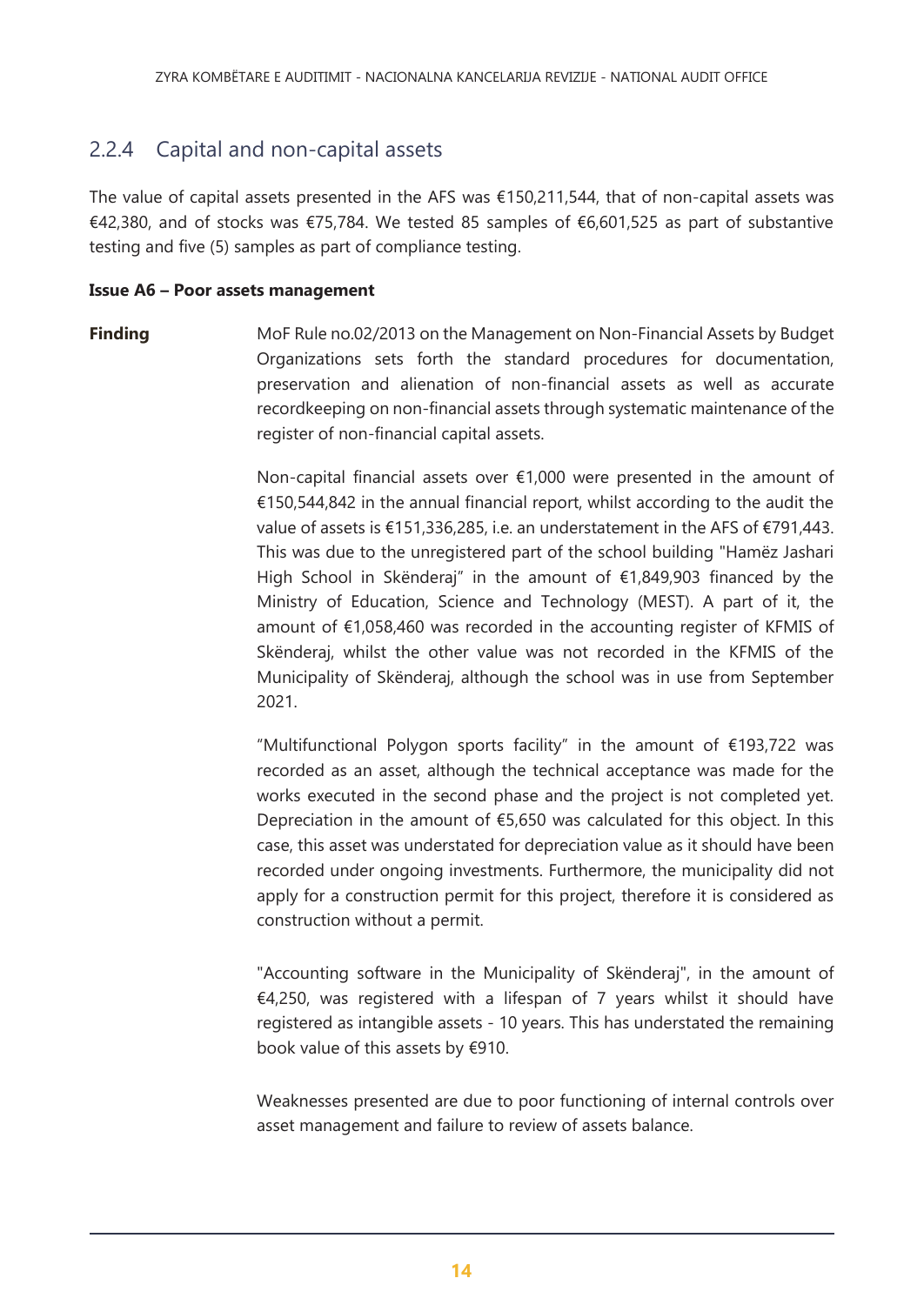**Impact** This has affected the assets net book values and consequently the assets net value presented in the annual financial statements.

**Recommendation A6** The Mayor should strengthen internal controls over asset management as well as review and ensure that assets recording in the accounting register are true and complete. He should also ensure that the Municipality's listed assets are revaluated.

#### **Response of entity's management (Agree)**

### **Issue B1 – Shortcomings in the inventory of non-financial assets**

**Finding** Rule MoF - No. 02/2013 on Management of Non-Financial Assets by Budget Organizations, Article 18 stipulates that an inventory of all assets owned and controlled by the budget organization, physical and qualitative verification of the situation, comparison of the inventory balance with the balance in the registers of non-financial assets, identification of assets with no carrying value, as well as damaged and obsolete assets should be made every year. According to Article 6.3, capital assets must be recorded in KFMIS, whilst the non-capital assets and stocks in the "e-assets" system.

> The Mayor had appointed three assets inventory commissions by sectors (health and welfare, administration, and education) who had to submit their reports by 25.12.2021. The Municipality provided us with the asset inventory report by the Administration sector only, whilst the non-financial assets inventory report for the other two sectors was not completed.

> The inventory report for the Administration sector not only was produced in delay, namely 16.02.2022, but it did not contain the requirements according to the tasks set in the decision, consequently the inventory balance was not compared with the balance in the non-financial asset registers.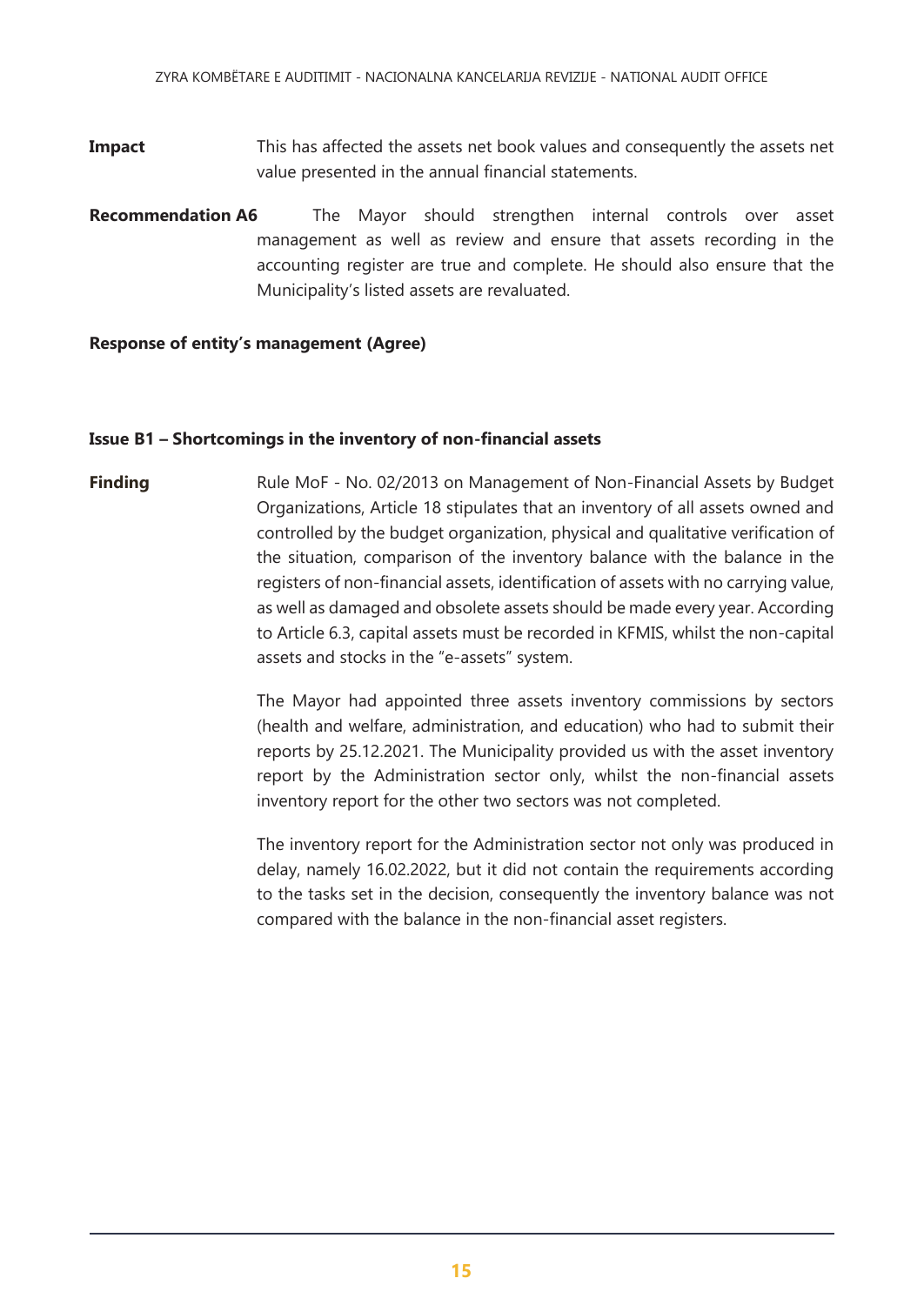Moreover, the "e-assets" system for the registration of non-capital assets (under €1,000) had problems and shortcomings, due to its non-functioning at the central level.

This was due to the lack of sufficient internal controls over the management of non-financial assets.

- **Impact** Failure to complete inventory of non-financial assets and failure to compare inventory results with the balance in the asset registers and failure to assess assets, makes it impossible to obtain assurance regarding the accuracy and completeness of records and the value of assets.
- **Recommendation B1**The Mayor should ensure that the assets inventory and valuation process is carried out in all sectors and that commissions compare the inventory results with the assets balance in the books, by verifying all assets according to value, use and disposal.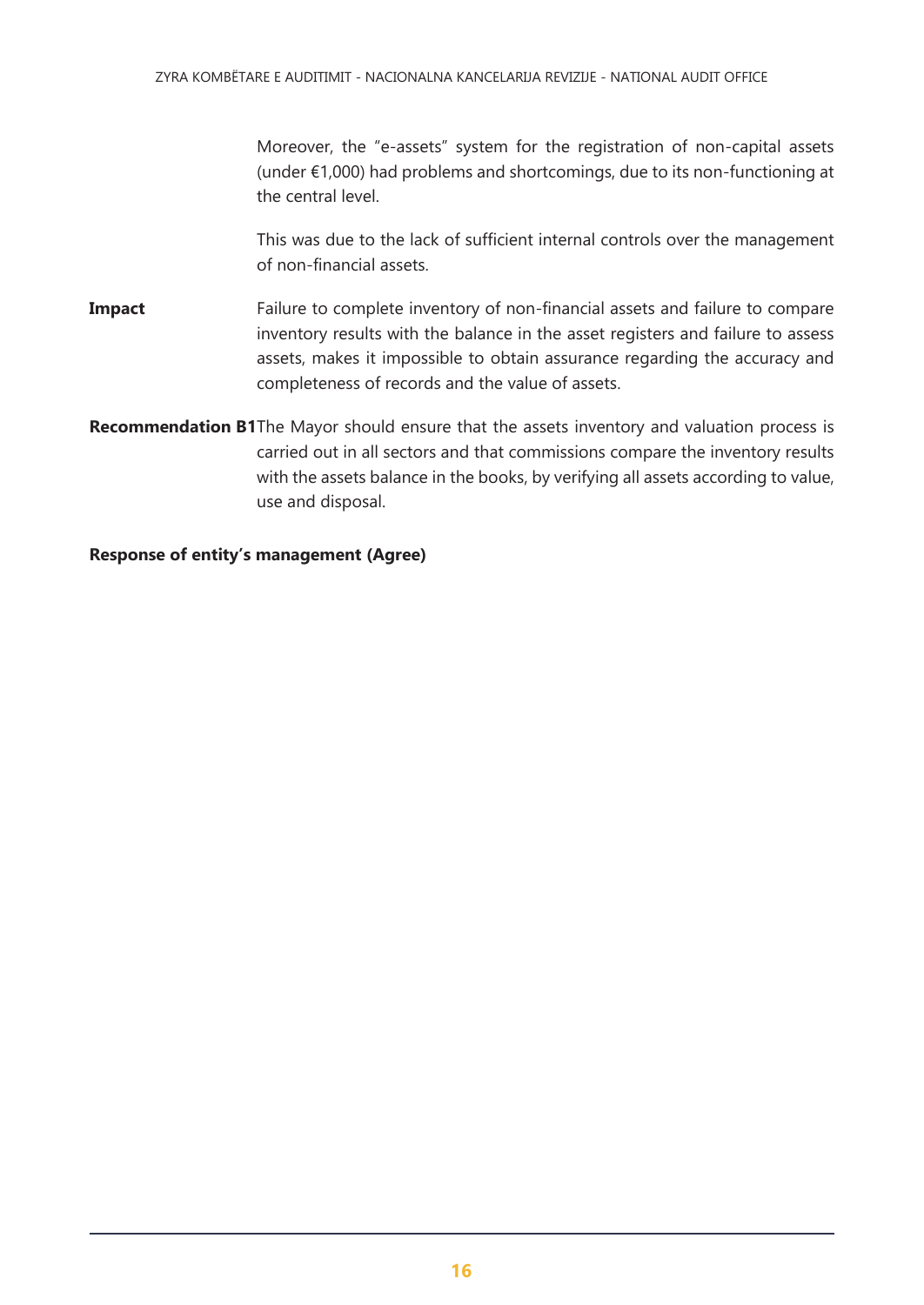### 2.2.5 Receivables

Accounts receivable presented in the 2020 AFS of the Municipality of Skënderaj were €1,368,871. This consists of receivables from property tax, business tax, use of public property (rental) and construction permits. We tested five (5) samples of  $\epsilon$ 1,998 as part of substantive testing.

### **1 – Beneficiaries' failure to report on granted subsidies**

**Finding Revenue collection is done according to the deadlines set out in the invoice** for each type of revenue. Revenue collection is done according to the deadlines set out in the invoice for each type of revenue.

> Most of the receivables belong to property tax in the amount of  $\epsilon$  993,516 about 73%, municipal business tax in the amount of € 243,169 about 18%, and the use of public property (rent and rent) in the amount of  $\epsilon$  132,185 about 10%. The municipality did not have effective management in the collection of receivables as their growth continues year after year. Compared to the previous year, the increase was € 191,525, namely about 16.3%.

> The increase in accounts receivable was due to inefficient internal controls over the management and collection of municipal taxes and fees.

- **Impact** Non-timely collection of charged revenues affects the level of funds collected for the municipal budget and consequently affects the financing and implementation of projects from own source revenues. Non-timely collection of charged revenues affects the level of funds collected for the municipal budget with a negative reflection on the financing and implementation of projects from own source revenues.
- **Recommendation C1**The Mayor should provide for higher efficiency in collecting accounts receivable by designing and implementing clear plans and procedures on how to collect them.

### **Response of entity's management (Agree)**

### 2.2.6 Contingent liabilities

Contingent liabilities by the end of 2021 were in the amount of €978,994, of which: €389,649 for disputes for payment of jubilee salaries, meals and return to work; €568,147 for civil disputes, compensation of damages; and €21,197 were for disputes on debts to the invoices of economic operators.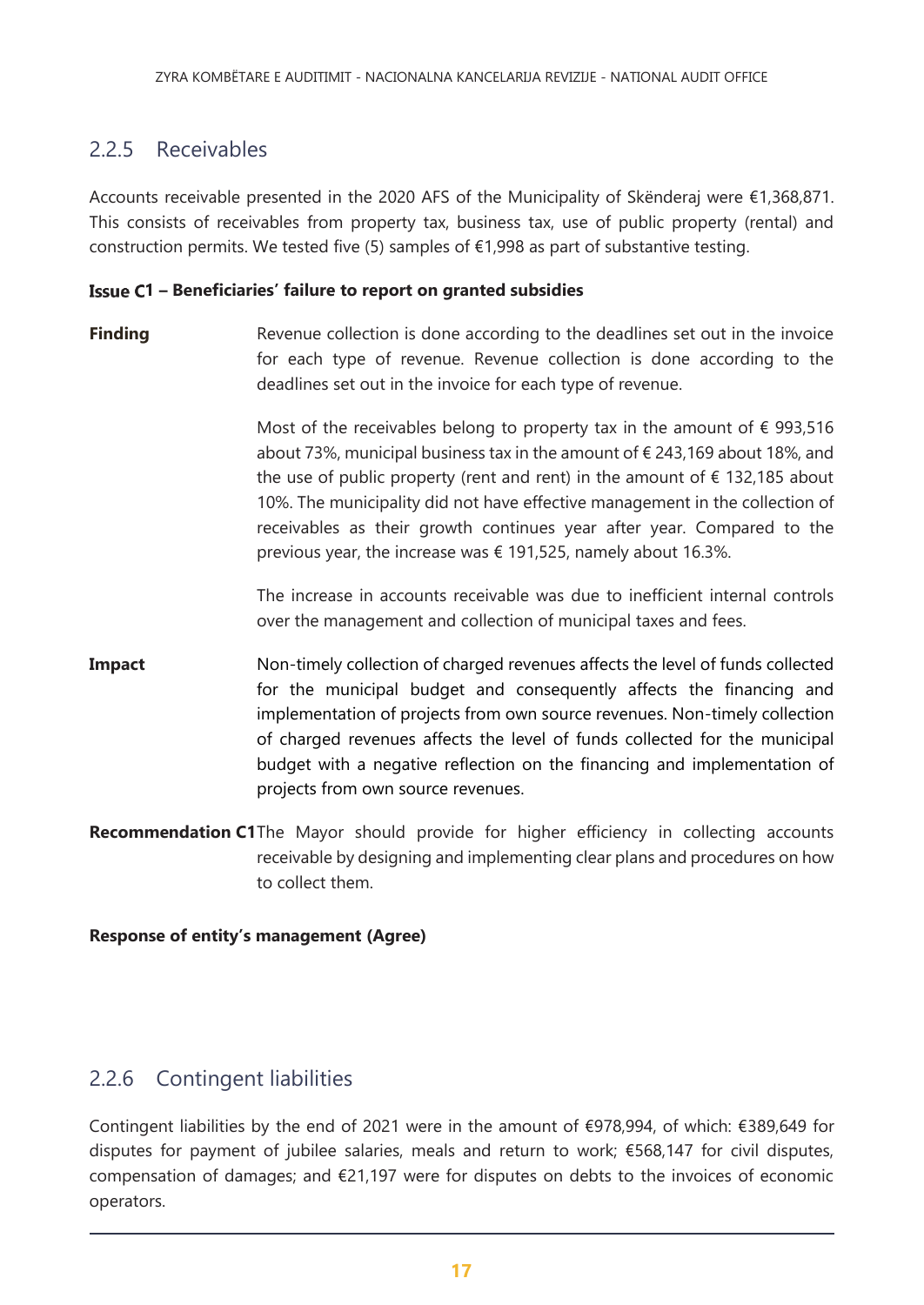#### **Issue B2 – Irregularities in NGOs subsidies**

**Finding** The list of contingent liabilities must be based on source evidence that proves the value of liabilities claimed by the parties in litigation and that they relate to the municipality. The list of contingent liabilities should be based on source evidence proving the value of liabilities and that they relate to the Municipality.

> Out of the seven (7) samples required for the audit of contingent liabilities, we received four of them, while the other three, municipal officials were not able to provide, due to the change of responsible officials and the movement of documents from the old object to the new one.

> The list of contingent liabilities had 386 cases of disputes with the value of their initial claims filed in the lawsuit  $\epsilon$  978,994 (which do not include procedural costs and legal interest). In this list there are cases which have been presented as disputes from the years 2005, 2006 until the day of reporting (on 31.12.2021), but in the middle of this list we have identified two cases which are already resolved, and which should not be to be on this list.

> The lack of updated list of contingent liabilities creates uncertainty about the number and value of disputed cases for the municipality related to the claims of other parties to municipal liabilities. It also affects the overestimation or underestimation of their value presented in the AFS.

> This happened due to non-updating of the list of contingent liabilities and lack of capacity in the municipal lawyer's office

- **Impact** The lack of updated list of contingent liabilities creates uncertainty about the number and value of disputed cases for the municipality related to the claims of other parties to municipal liabilities. The lack of relevant evidence on the list and value of contingent liabilities creates uncertainty for the Municipality regarding the claims of other parties to municipal liabilities.
- **Recommendation B2**The Mayor should ensure that the list of contingent liabilities is based on relevant and accurate evidence, and updated regularly, in order to prove the financial value and ensure that such claims relate to the Municipality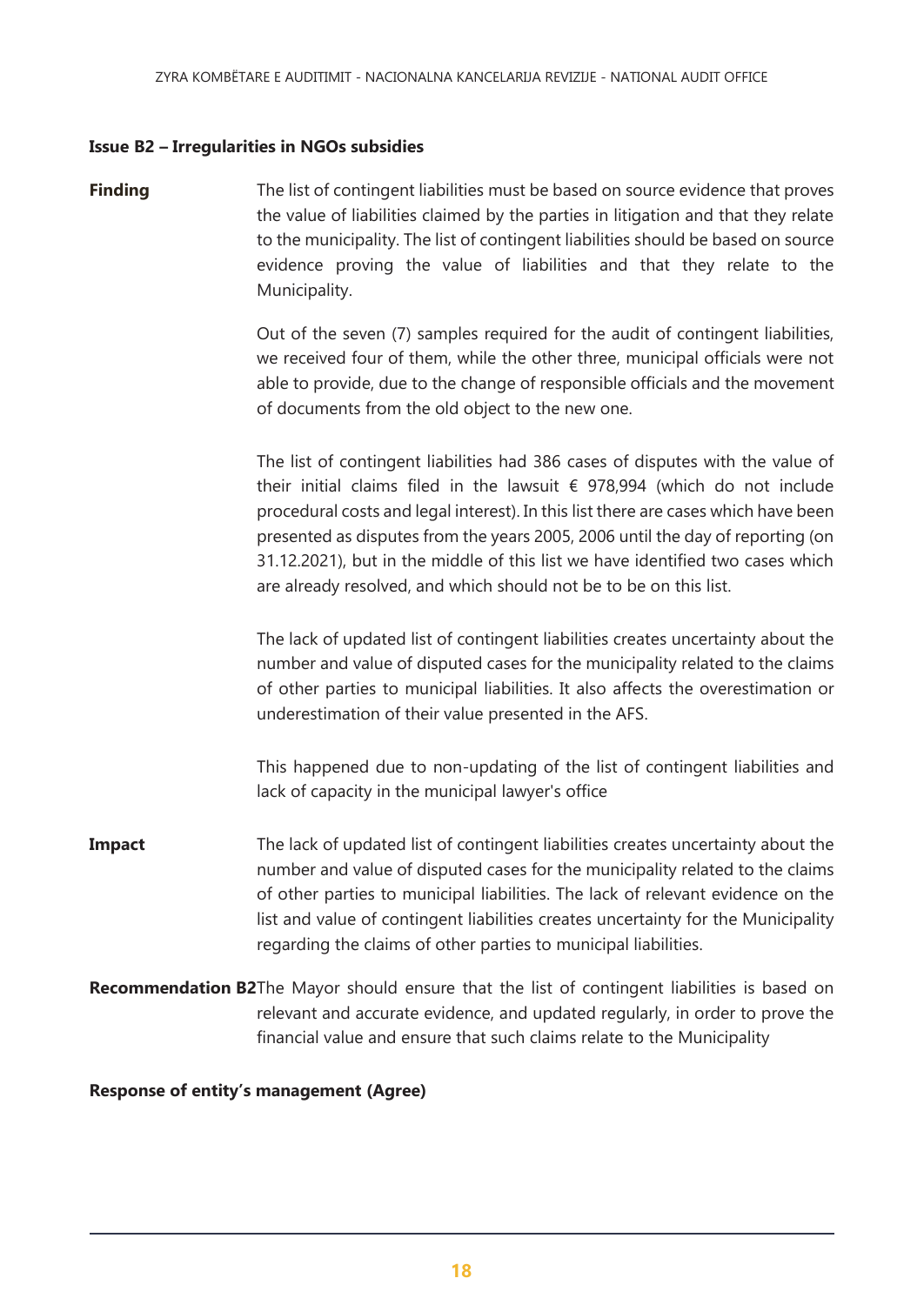### 2.2.7 Internal audit function

The Internal Audit Unit (IAU) operates with only one member. The IAU had prepared a strategic plan and an annual plan based on which three of the seven planned audits were carried out. The period covered by the audit was mainly 2021. The audit committee had not been functional during 2021, until December  $8<sup>th</sup>$ , when it was established and held only one meeting. The internal audit strategic plan for 2022-2024 and the IAU annual plan for 2022 were approved in this meeting.

### **Issue B3 – Failure to staff Internal Audit Unit**

**Impact GRK Regulation no.01/2019 on establishment and implementation of internal** audit function in the public sector entity, Article 5.1.1 stipulates that every public sector entity with a budget of over 7 million Euro must have at least three auditors, and the Municipality meets this criterion.

> The Internal Audit Unit (IAU) had only one Internal Auditor. The Head of IAU had resigned in July 2021. The IAU had drafted a strategic plan, an annual work plan that included seven (7) audits, of which only three (3) audits were completed due to the Covid 19 pandemic and insufficient IAU staff. The audits focused on procurement, assets and their management as well as revenues. The Municipality has made efforts to engage the Internal Auditor and the Head of the Internal Audit Unit but had not succeeded with internal procedures due to the lack of eligible candidates and is now in the procedure of external competition.

- **Impact** Failure to complete IAU with sufficient staff and failure to implement the plan may cause the internal audit not covering all risk areas and prevent management from taking timely action to prevent potential errors.
- **Recommendation B3** The Mayor should ensure that vacancies in the IAU are filled as soon as possible, which would lead to the functioning and strengthening of internal controls.

### **Response of entity's management (Agree)**

### **Issue A7 - Audit Committee not functional**

**Finding** MoF AI no.01/2019 on establishment and functioning of Audit Committee in public sector entity, Article 4.1 Establishment of Audit Committee, stipulates that any public sector entity which has established internal audit unit at level of main body under to the applicable legislation, shall establish the Audit Committee.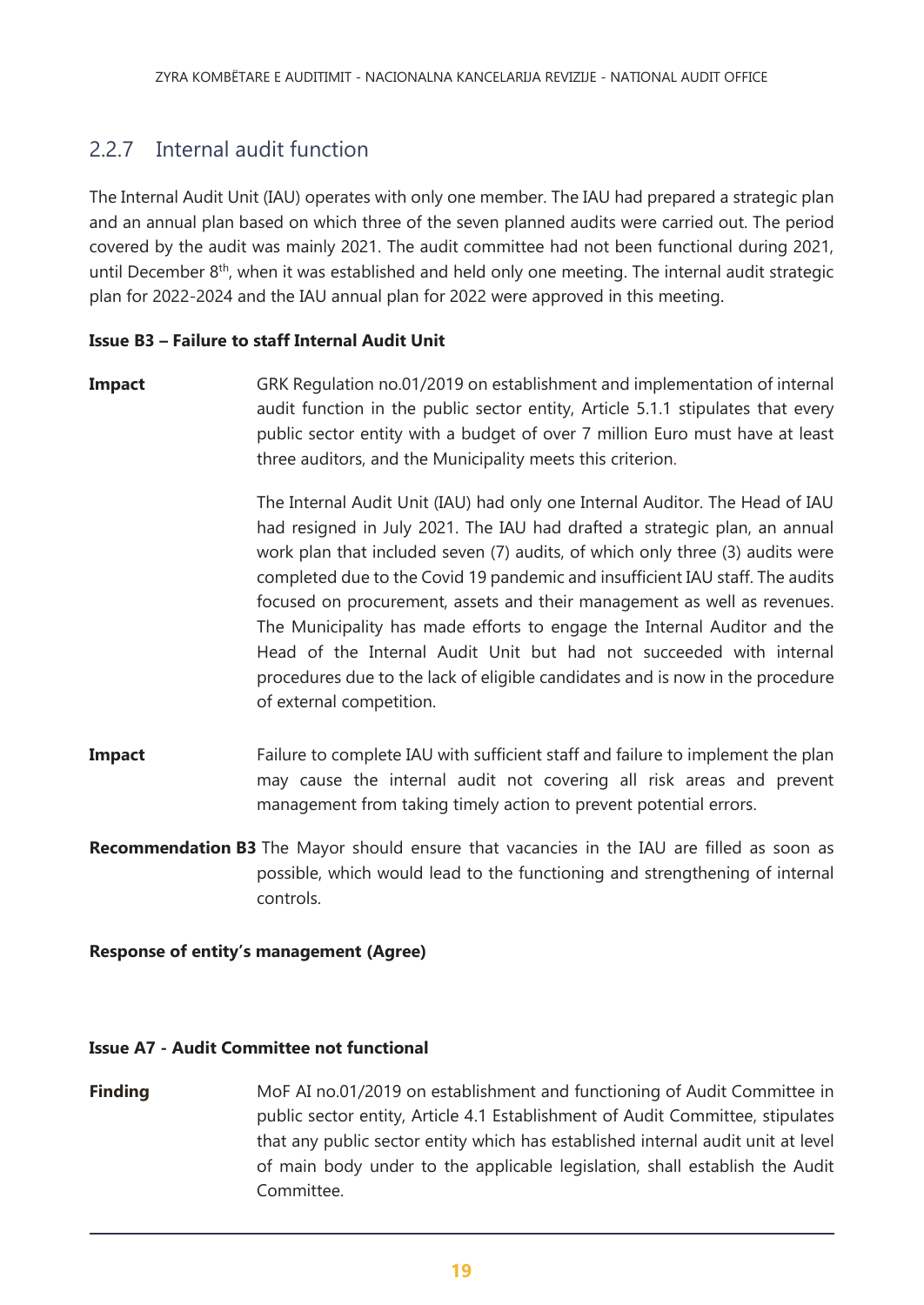The Municipality of Skënderaj was without an audit committee during 2021 until 08.12.2021 when the Mayor had established the committee. This committee held a meeting, which approved the strategic plan of internal audit for 2022-2024, the annual plan of the IAU for 2022, discussed the report of the second half and the annual 2021.

This had happened due to the municipal management neglect.

- **Impact** The non-functioning of the audit committee affects the internal audit not to give the results of its own work in strengthening the internal controls in the budget organization
- **Recommendation A7** The mayor should ensure that the audit committee is functional, to help improve the internal control system of public finances, in order to achieve the objectives of the organization, providing advice and recommendations related to governance, risk management and internal control processes.

### **Response of entity's management (Agree)**

 $\overline{a}$ 

# <span id="page-19-0"></span>3 Summary on budget planning and execution

This Chapter contains summarised information on the sources of budget funds, spending of funds and revenues collected by economic categories. This is highlighted in the following tables:

| Description                           | <b>Initial Budget</b> | Final Budget <sup>4</sup> | 2021 Outturn | 2020 Outturn | 2019 Outturn |
|---------------------------------------|-----------------------|---------------------------|--------------|--------------|--------------|
| <b>Sources of Funds</b>               | 14,207,588            | 14,777,943                | 14,057,504   | 14,158,325   | 13,507,214   |
| Government Grant -<br><b>Budget</b>   | 12,686,085            | 12,641,007                | 12,485,548   | 12,789,981   | 11,536,240   |
| Funding through<br>borrowing          | 0                     | 63,567                    | 63,496       | 136,390      | 91,527       |
| Carried forward from<br>previous year | 0                     | 313,814                   | 313,788      | 561,316      | 586,075      |
| Own Source Revenues                   | 1,521,503             | 1,521,503                 | 1,063,816    | 643,748      | 1,151,988    |
| <b>Domestic Donations</b>             | 0                     | 9,012                     | 1,242        | 0            |              |
| <b>External Donations</b>             | 0                     | 229,041                   | 129,615      | 26,890       | 141,385      |

| Table 1. Expenditures by sources of budgetary funds (in $\epsilon$ ) |  |  |  |  |
|----------------------------------------------------------------------|--|--|--|--|
|                                                                      |  |  |  |  |

<sup>4</sup> Final budget – the budget approved by the Assembly and subsequently adjusted for by the Ministry of Finance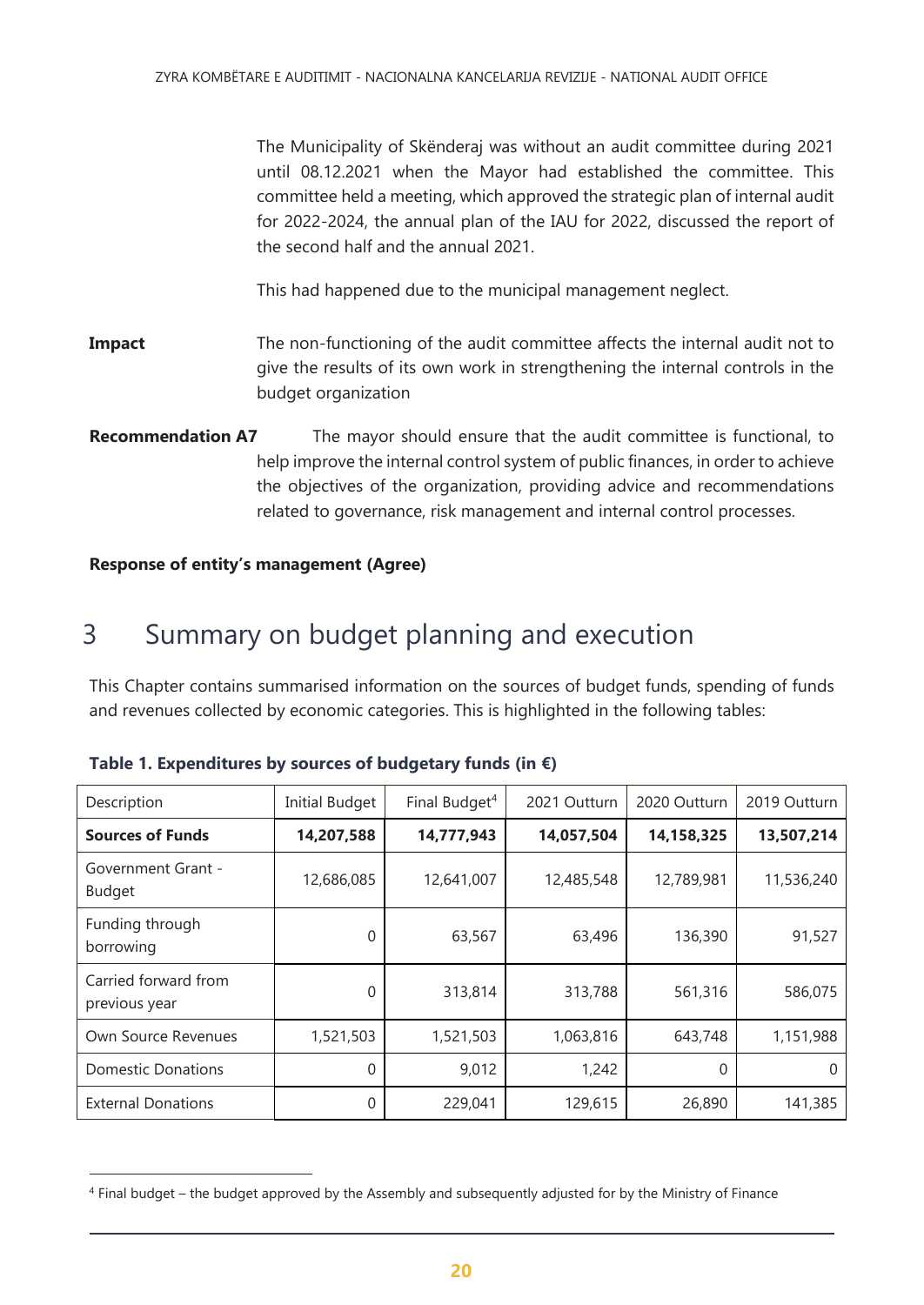The final budget was higher than the initial budget by €570,355.29. This increase is a result of the increase in the category of salaries by €209,000 for the remuneration of allowances to the staff engaged during the COVID-19, health staff, education staff, technical staff, social services staff and firefighters.

In 2021, the Municipality spent 95% of the final budget or €14,057,504, an improvement of 7% compared to 2020. Budget execution remains at a satisfactory level and explanations for the current position are given in more details below:

| Description                                        | Initial<br>Budget | Final<br><b>Budget</b> | 2021 Outturn | 2020 Outturn | 2019 Outturn |
|----------------------------------------------------|-------------------|------------------------|--------------|--------------|--------------|
| <b>Spending of funds by</b><br>economic categories | 14,207,588        | 14,777,943             | 14,057,504   | 14,158,325   | 13,507,214   |
| <b>Wages and Salaries</b>                          | 8,132,003         | 8,314,213              | 8,301,053    | 8,117,827    | 7,687,208    |
| Goods and Services                                 | 1,561,786         | 1,546,845              | 1,499,467    | 2,398,184    | 1,564,420    |
| Utilities                                          | 230,381           | 210,881                | 201,916      | 183,022      | 183,249      |
| Subsidies and Transfers                            | 635,000           | 809,547                | 735,777      | 573,595      | 552,047      |
| Capital Investments                                | 3,031,561         | 3,896,457              | 3,319,291    | 2,885,696    | 3,520,290    |
| Reserves                                           | 616,857           | 0                      | $\Omega$     | 0            |              |

### **Table 2 – Spending of funds by economic categories - (in €)**

Explanations for changes in budget categories are given below:

- The final budget for Wages and Salaries increased by €182,210 compared to the initial budget, and the budget execution was at 99,84%.
- The budget for Goods and Services decreased by €14,941 at the end of the year, and the budget execution was at 97%.
- The budget for Utilities decreased by €19,500 at the end of the year, and the budget execution was at 96%.
- The budget for Subsidies and Transfers increased by  $£174,547$  at the end of the year, and the budget execution was at 91%.
- The budget for Capital Investments increased by €864,896 at the end of the year. This was as a result of: €616,857 that were transferred from reserves for capital investments; €303,000 from own source revenues; and €235,000 from donations. The budget was also decreased by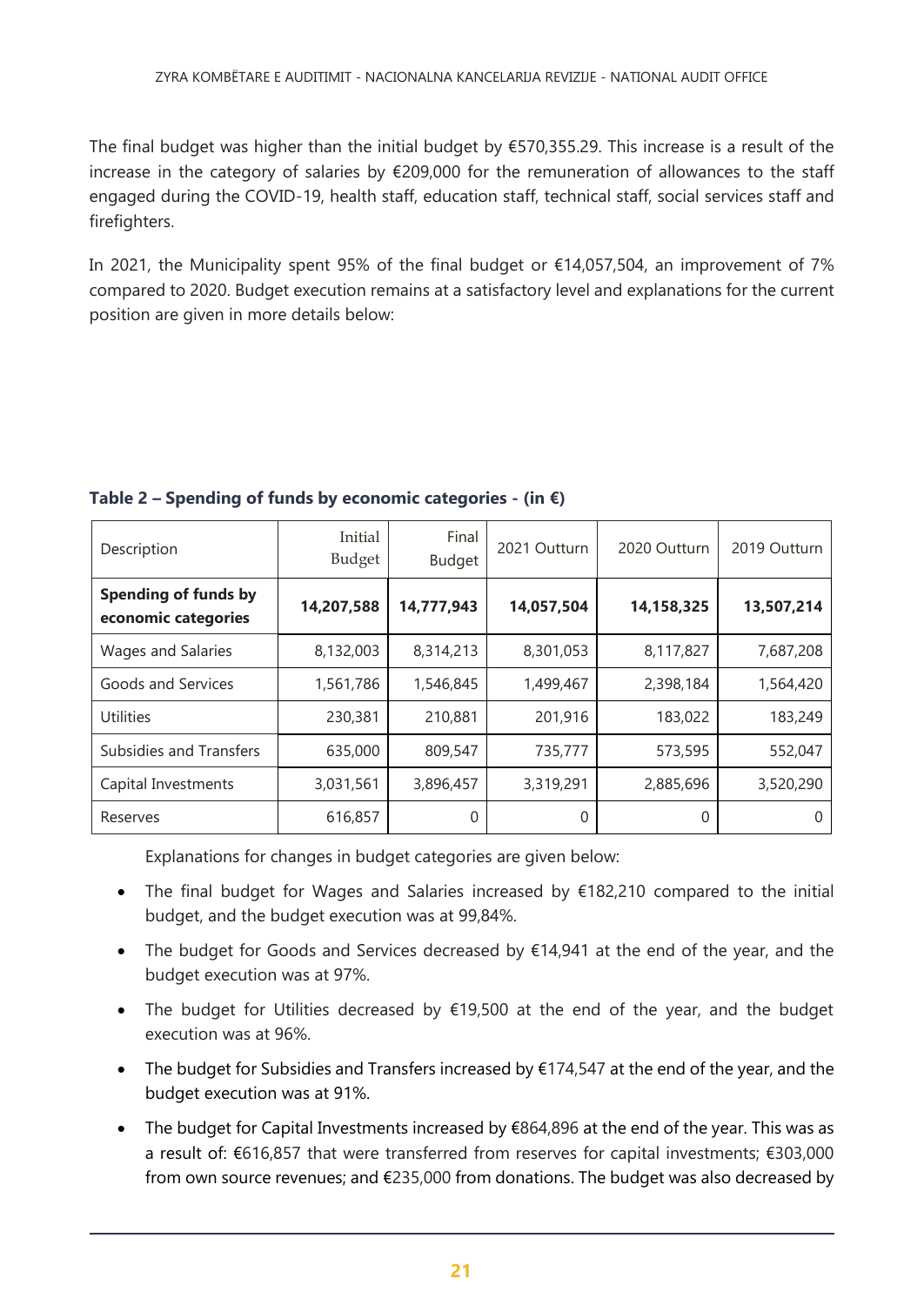€289,961 based on decisions pursuant to the Law on Public Finance Management and Accountabilities. The budget was executed by €3,319,291, or around 85%.



### Chart 1. **Expenditures** by economic categories in 2021

Revenues for 2021 were planned in the amount of €1,521,503, whilst €1,261,294 or 83% were collected. They mainly relate to €282,731 from tax revenues and €978,563 from non-tax revenues.

|  | Table 3. Revenues (in $\epsilon$ ) |  |  |
|--|------------------------------------|--|--|
|--|------------------------------------|--|--|

| Description              | Initial budget | Final budget | 2021<br>Receipts | 2020<br>Receipts | 2019<br>Receipts |
|--------------------------|----------------|--------------|------------------|------------------|------------------|
| <b>Total of revenues</b> | 1,521,503      | 1,521,503    | 1,261,294        | 660,933          | 1,548,530        |
| Tax revenues             | 253,639        | 253,639      | 282,731          | 189,768          | 272,870          |
| Non-tax revenues         | 1,267,864      | 1,267,864    | 978,563          | 470,340          | 1,275,660        |
| Other revenues           |                |              |                  | 826              |                  |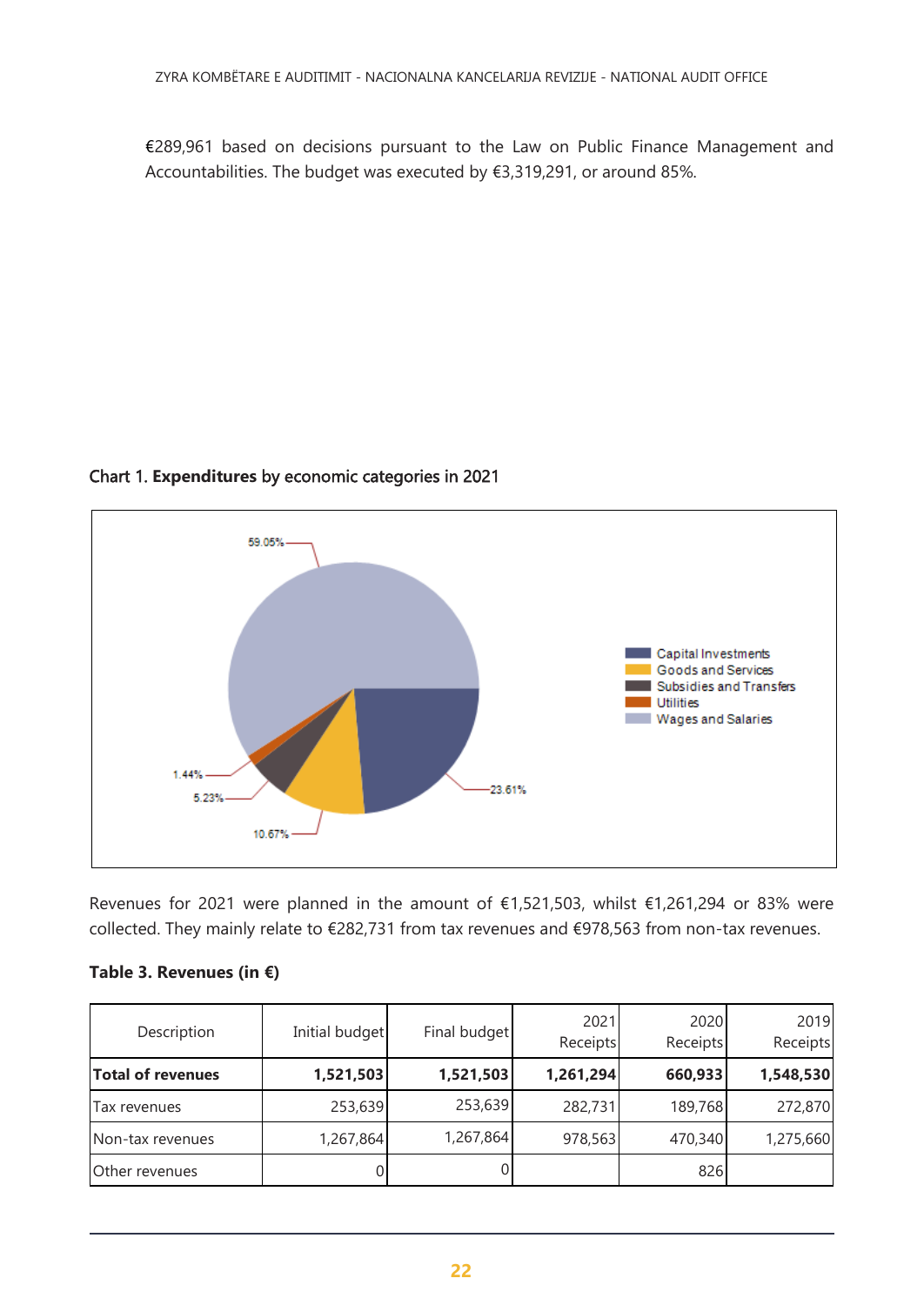# <span id="page-22-0"></span>4 Progress in implementing recommendations

Our audit report on 2020 AFS of Municipality of Skënderaj resulted in 7 recommendations. The Municipality prepared an Action Plan stating how all recommendations will be implemented.

By the end of our 2021 audit, three (3) recommendations have been implemented, one (1) was under implementation, and three (3) were not addressed yet, as shown in following Chart 2. For a more thorough description of the recommendations and how they are addressed, see Table 4 (or the recommendations table).



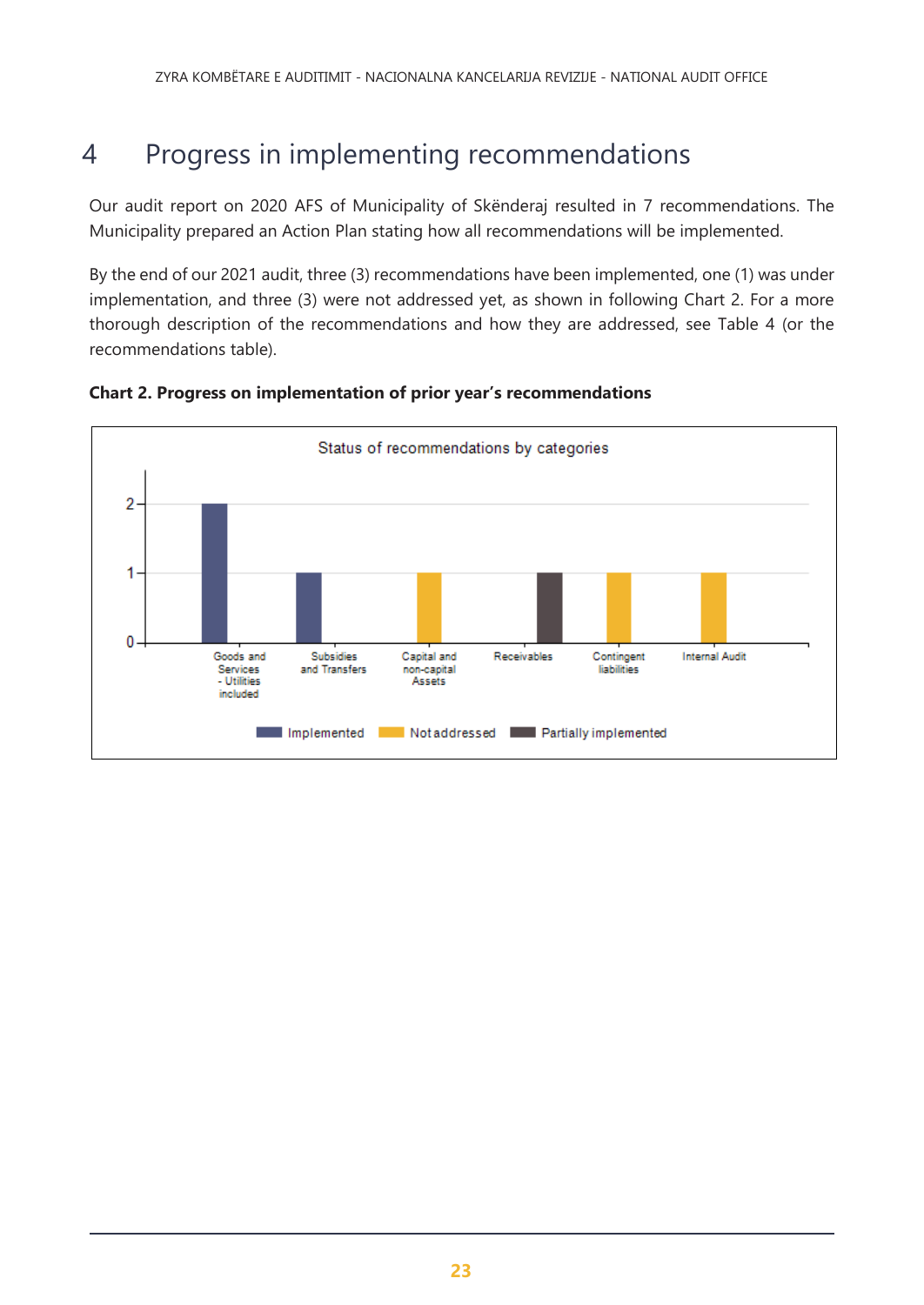| No.            | Audit                                         | Recommendations of 2020                                                                                                                                                                                                                                                                                                                                      | Actions undertaken                                                                                                                                                                              | <b>Status</b>           |
|----------------|-----------------------------------------------|--------------------------------------------------------------------------------------------------------------------------------------------------------------------------------------------------------------------------------------------------------------------------------------------------------------------------------------------------------------|-------------------------------------------------------------------------------------------------------------------------------------------------------------------------------------------------|-------------------------|
|                | area                                          |                                                                                                                                                                                                                                                                                                                                                              |                                                                                                                                                                                                 |                         |
| $\mathbf{1}$   | Goods and<br>Services and<br><b>Utilities</b> | The Mayor should ensure that during<br>of<br>Public<br>preparation<br>Framework<br>Contracts, items quantities and contract<br>prices are properly planned and defined so<br>that possible discrepancies do not exceed<br>the permitted limit of plus/ minus thirty<br>percent (30%).                                                                        | No such cases were<br>identified during<br>2021                                                                                                                                                 | Implemented             |
| $\overline{2}$ | Goods and<br>Services and<br>Utilities        | should<br>The<br>Mayor<br>that<br>ensure<br>procurement activities<br>and contracts<br>duties<br>management<br>properly<br>are<br>segregated in compliance with legal<br>criteria of public procurement                                                                                                                                                      | No such cases were<br>identified during<br>2021                                                                                                                                                 | Implemented             |
| $\mathfrak{Z}$ | Subsidies<br>and<br><b>Transfers</b>          | The Mayor should strengthen controls over<br>management of subsidies and ensure that<br>subsidies are allocated in accordance with<br>the criteria set out in the public calls                                                                                                                                                                               | No such cases were<br>identified during<br>2021                                                                                                                                                 | Implemented             |
| $\overline{4}$ | Assets                                        | The Mayor should ensure that the assets<br>stocktaking and evaluation process is<br>performed according to the requirements<br>of Regulation 02/2013 on Management of<br>Non-financial<br>Assets<br>by<br><b>Budget</b><br>Organizations, and that stocktaking results<br>are compared with the assets accounting<br>balance, explaining all the differences | Shortcomings were<br>found in the non-<br>financial assets<br>inventory and<br>evaluation this year<br>as well                                                                                  | <b>Not</b><br>addressed |
| 5              | Accounts<br>receivable                        | The Mayor should provide for higher<br>efficiency in collection of<br>accounts<br>receivable. Designing and implementing<br>clear programs and procedures on the type<br>of their management, registration and<br>collection would be some of the measures<br>that can lead to improvements                                                                  | During the year, the<br>Municipality<br>managed to include<br>in the list of<br>receivables also the<br>receivables from the<br>tax on parcels, but<br>the growth trend<br>remains even higher. | Partly<br>implemented   |
| 6              | Contingent<br>liabilities                     | The Mayor should ensure that the list of<br>contingent liabilities is based on relevant<br>and accurate evidence, in order to prove<br>the financial value and ensure that such<br>claims relate to the Municipality                                                                                                                                         | Actions have been<br>taken to address this<br>issue                                                                                                                                             | Not<br>addressed        |
| 7              | Internal<br>Audit                             | The Mayor should ensure that the required<br>budget planning is done for the required<br>positions and that IAU is staffed with<br>sufficient staff according to the Regulation<br>on Establishment of IAU                                                                                                                                                   | Actions have been<br>taken to address this<br>issue                                                                                                                                             | Not<br>addressed        |

**Table 4. Summary of prior year's recommendations and of 2020**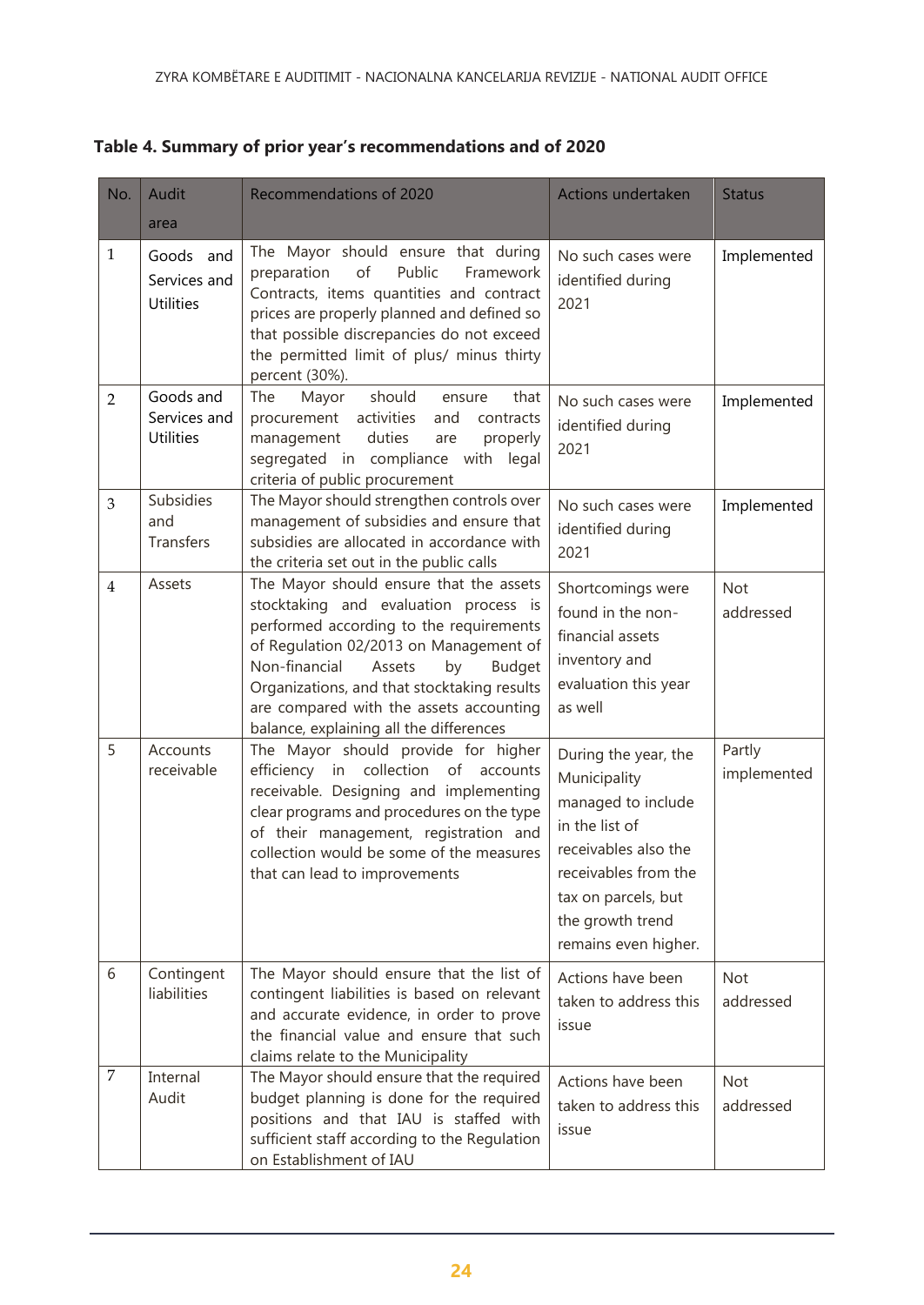\* This report is a translation from the Albanian original version. In case of discrepancies, Albanian version shall prevail.

Vlora Spanca: Auditor General

Zukë Zuka: Assistant Auditor General

Blerim Kabashi: Head of Audit

Enver Boqolli: Team leader

Aurora Morina: Team member

Agim Sogojeva: Team member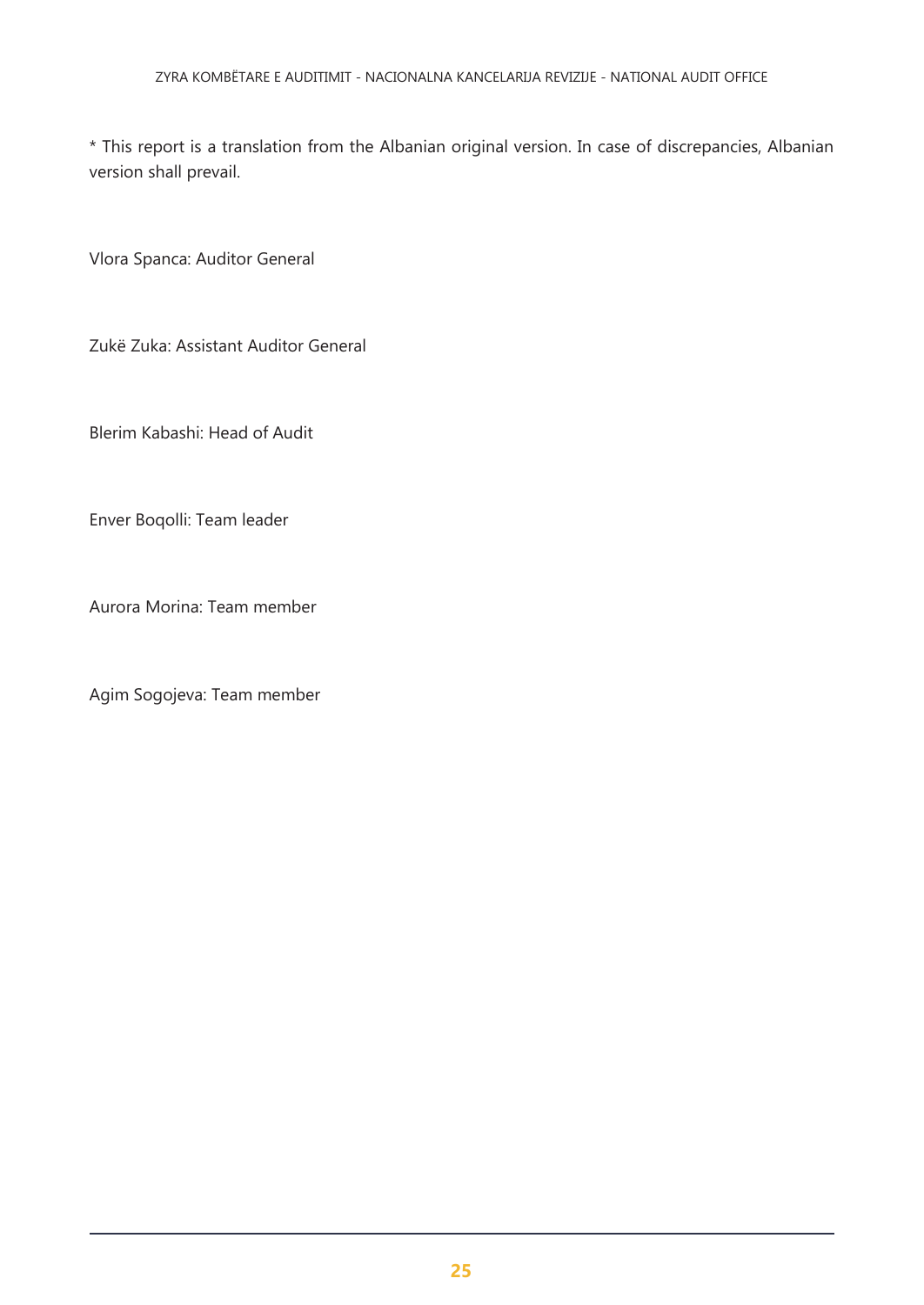# <span id="page-25-0"></span>Annex I: Letter of confirmation



Republika e Kosovës Republika Kosova Republic of Kosovo



Komuna Skenderaj Opština Skenderaj Municipality of Skenderaj

Zyra e Kryetarit /Kabinet Predcednika / Office of the Mayor

### LETËR E KONFIRMIMIT

Për pajtueshmërinë me gjetjet e Auditorit të Përgjithshëm për vitin 2021 dhe për zbatimin e rekomandimeve

Për: Zyrën e Kombëtare të Auditimit

Të nderuar,

Përmes kësaj shkrese, konfirmoj se:

- kam pranuar draft raportin e Zyrës Kombëtare të Auditimit për auditimin e Pasqyrave  $\bullet$ Financiare të Komunës së Skenderajt, për vitin 2021 (në tekstin e mëtejmë "Raporti");
- pajtohem/ nuk pajtohem/ pajtohem pjesërisht/ me gjetjet dhe rekomandimet dhe nuk kam  $\bullet$ ndonjë koment për përmbajtjen e Raportit
- brenda 30 ditëve nga pranimi i Raportit final, do t'ju dorëzoj një plan të veprimit për  $\bullet$ zbatimin e rekomandimeve, i cili do të përfshijë afatet kohore dhe stafin përgjegjës për zbatimin e tyre.

 $Z$  Fadil Nura m (Kryetar i Komunës) Data: 14.prill.2022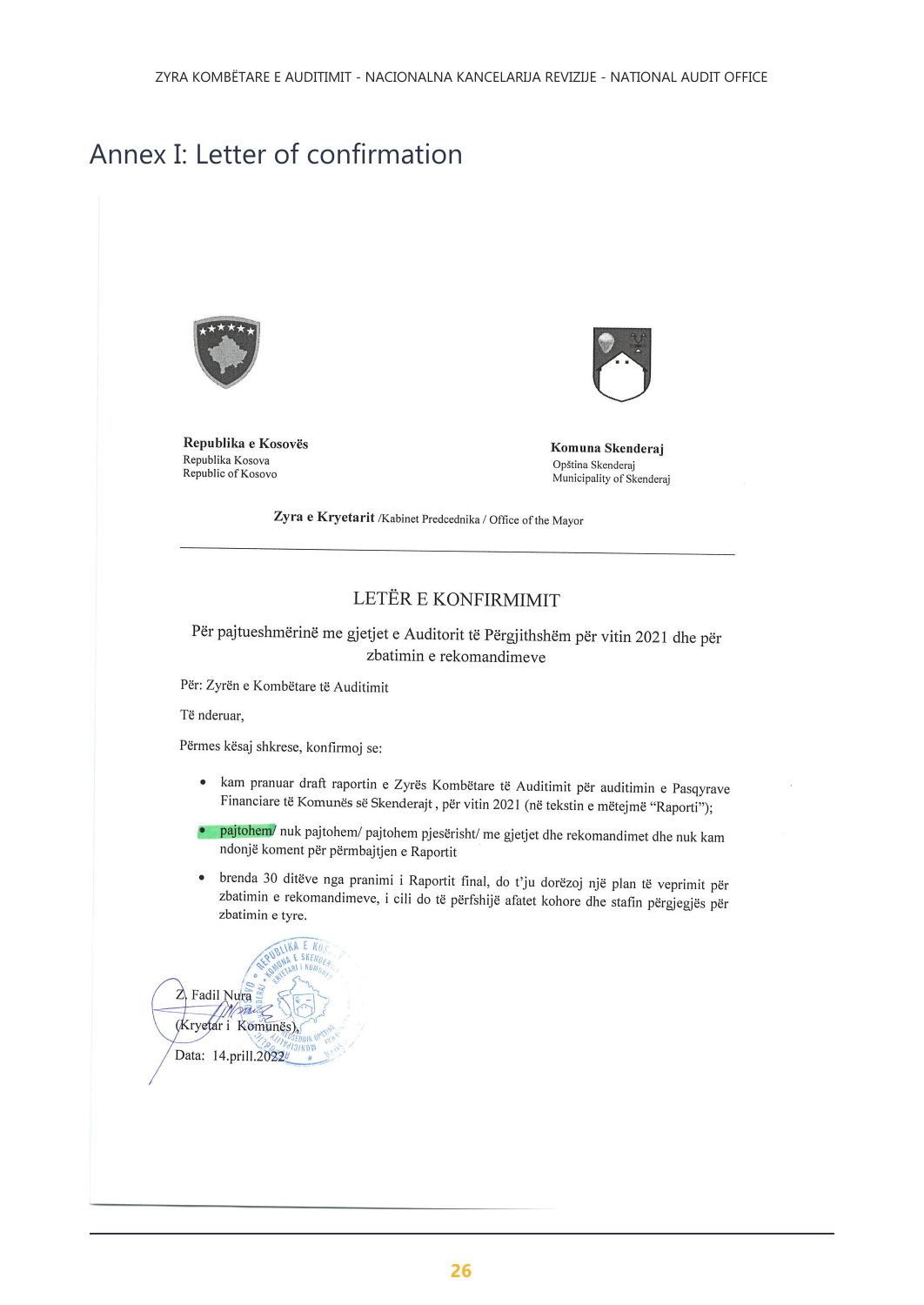# Annex II: Explanation regarding different types of opinion applied by NAO and other parts of the Auditor's Report

Auditor's Report on the financial statements<sup>5</sup> should contain a clear expression of opinion referring to financial statement, based on conclusions drawn from the evidence obtained during the audit. Where the audit is conducted to assess also conformance with legislation and other regulations the auditors have an additional responsibility to report on compliance with authorities<sup>6</sup>. Such opinion should be separated from the opinion whether financial statements are true and fair, i.e. the opinion may be modified with respect to compliance issue(s) but still be unmodified in reference to credibility of the financial statements (or vice versa).

For the purpose of concluding whether an opinion on the financial statements is modified or unmodified an auditor should assure himself/herself whether audit results include or not (a) detected material or pervasive misstatement(s) or potential one(s) presumed in the event of a limitation of scope.

A misstatement is a difference between the reported amount, classification, presentation, or disclosure of a financial statement item and the amount, classification, presentation, or disclosure that is required for the item to be in accordance with the applicable financial reporting framework. Misstatements can arise from error or fraud.

### **(Extract from ISSAI 200)**

### Forms of opinion

 $\overline{a}$ 

### **Unmodified opinion**

It is formulated when no misstatements or non-compliance were detected or misstatements and/or non-compliance were detected, a single one or aggregate, that do(es) not equal or exceed the level of materiality for the financial statements as a whole or (a) misstatement(s) and/or non-compliance detected within a certain class of transactions do(es) not equal or exceed the level of lower materiality established for this class of transactions. It is also formulated if there is no limitation of scope or a limitation of scope may not lead to omission of (a) material misstatement(s) and/or noncompliance).

Limitation of scope occurs when an auditor is unable to obtain sufficient appropriate audit evidence to conclude that the financial statements as a whole are free from material misstatement.

<sup>&</sup>lt;sup>5</sup> Financial statements in the public sector include also the statement(s) of budget execution

 $6$  Compliance with authorities: compliance with laws, rules, regulations, standards, or good practices.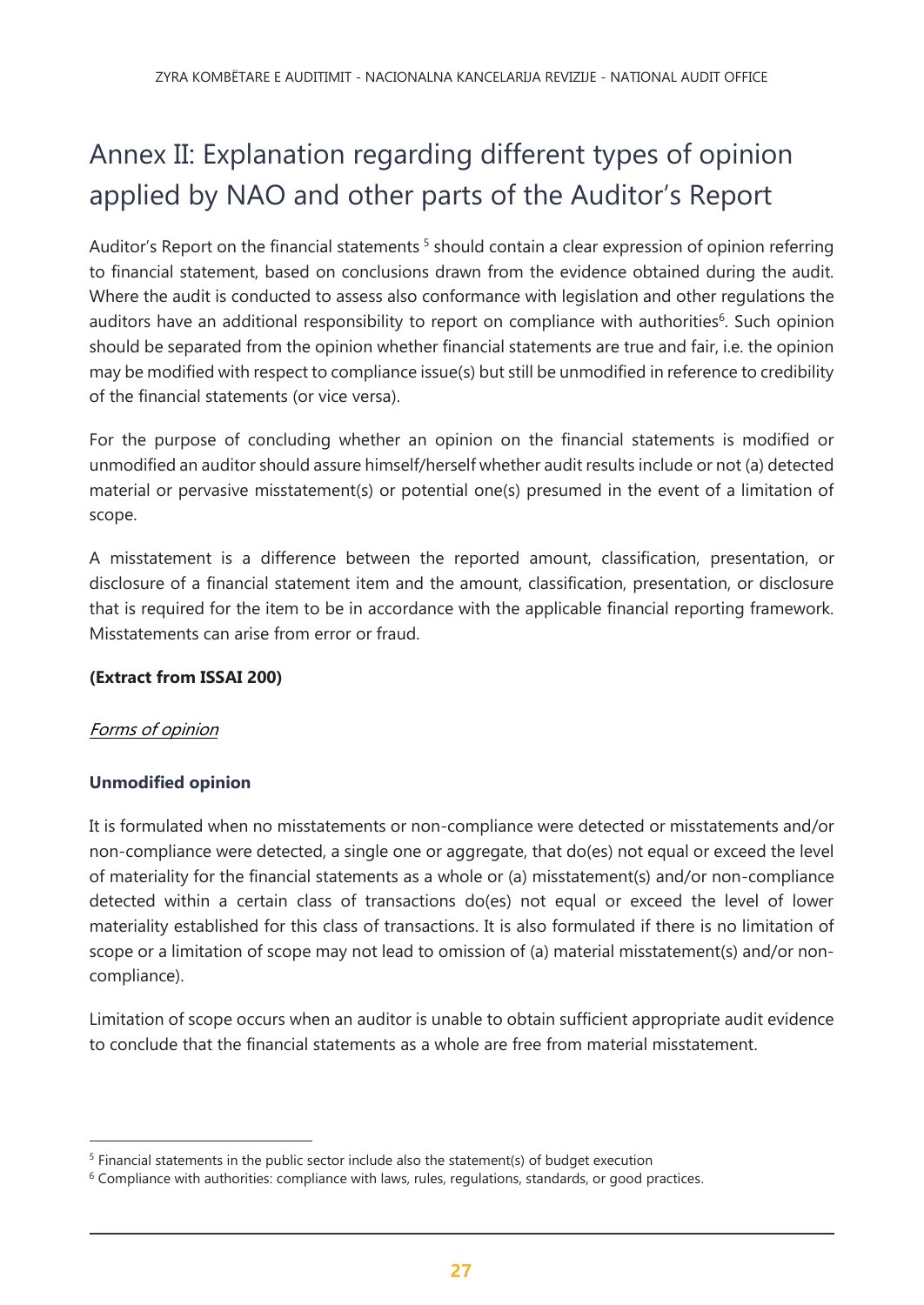The auditor should express **an unmodified opinion if** it is concluded that the financial statements are prepared, in all material respects, in accordance with the applicable financial framework.

### Modifications to the opinion in the auditor's report

The auditor should modify the opinion in the auditor's report if it is concluded that, based on the audit evidence obtained, the financial statements as a whole are not free from material misstatement and/or non-compliance, or is unable to obtain sufficient appropriate audit evidence to conclude that the financial statements as a whole are free from material misstatement and/or non-compliance, the auditor should modify the opinion in the auditor's report. A modified opinion may be:

- Modified (qualified)
- Adverse, or
- **Disclaimer**

### **Qualified opinion**

It is formulated when misstatement and/or non-compliance were detected, a single one or aggregate, that equals or exceeds the level of materiality for the financial statements as a whole or (a) misstatement(s) and/or non-compliance detected within a certain class of transactions equals or exceeds the level of lower materiality established for this class of transactions. It is also formulated if there is a limitation of scope that may not lead to omission of (a) material misstatement(s).

### **Adverse opinion**

It is formulated when misstatement and/or non-compliance were detected, a single one or aggregate, that pervasively exceeds the level of materiality for the financial statements as a whole or (a) misstatement(s) and/or non-compliance detected within a certain class of transactions pervasively exceeds the level of lower materiality established for this class of transactions.

"Pervasive is a term used, in the context of misstatements and/or non-compliance, to describe the effects of misstatements and/or non-compliance on the financial statements or the possible effects on the financial statements of misstatements and/or non-compliance, if any, that are undetected due to an inability to obtain sufficient appropriate audit evidence. Pervasive effects on the financial statements are those that, in the auditor's judgment:

- a) Are not confined to specific elements, accounts or items of the financial statements
- b) If so confined, represent or could represent a substantial proportion of the financial statements; or
- c) In relation to disclosures, are fundamental to users' understanding of the financial statements.